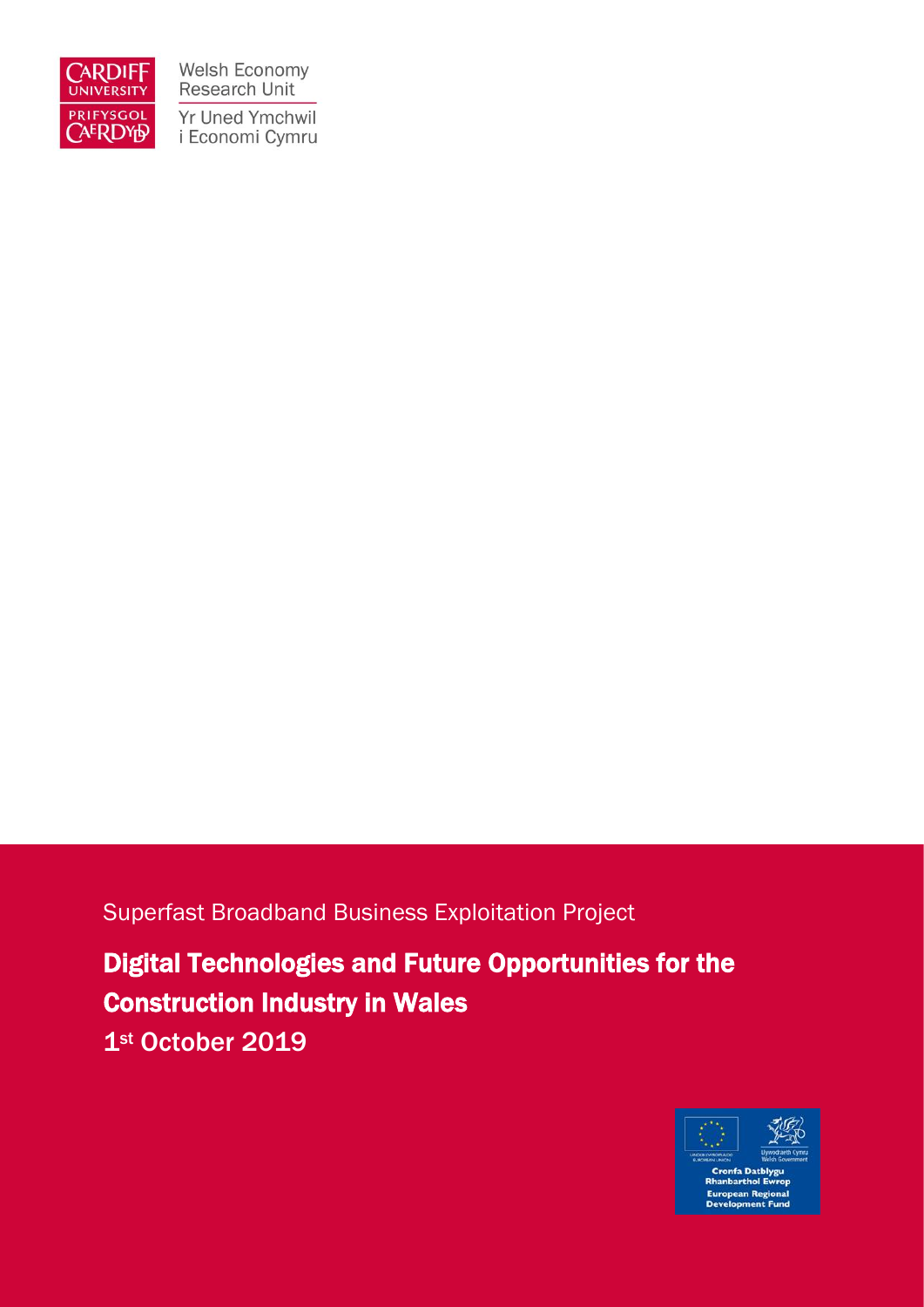# Table of contents

| Summary                      |                                                                                                                                                            | İ                    |
|------------------------------|------------------------------------------------------------------------------------------------------------------------------------------------------------|----------------------|
| 1.                           | Introduction                                                                                                                                               | 1                    |
| 2.                           | An overview of the construction industry in Wales                                                                                                          | 3                    |
| 3.                           | Wales' Construction Industry and Digital Technologies                                                                                                      | 6                    |
| 3.1.<br>3.2.<br>3.3.<br>3.4. | Smart technologies<br>Simulation and modelling<br>Incremental advancements<br>Evaluating digital diffusion of construction businesses                      | 6<br>8<br>9<br>10    |
| 4.                           | Applying WERU Case Study and Survey Data                                                                                                                   | 12                   |
| 4.1.<br>4.2.<br>5.           | WERU Digital Maturity Survey 2018<br>Welsh Construction SME case studies<br>Breaking down the digital challenges and opportunities for Wales' construction | 12<br>15             |
| industry                     |                                                                                                                                                            | 19                   |
| 5.1.<br>5.2.<br>5.3.<br>6.   | Infrastructure/Civil<br>Housing<br>Non-housing, commercial and specialised<br>Conclusion and Policy Implications:                                          | 20<br>21<br>21<br>22 |
| 7.                           | References                                                                                                                                                 | 23                   |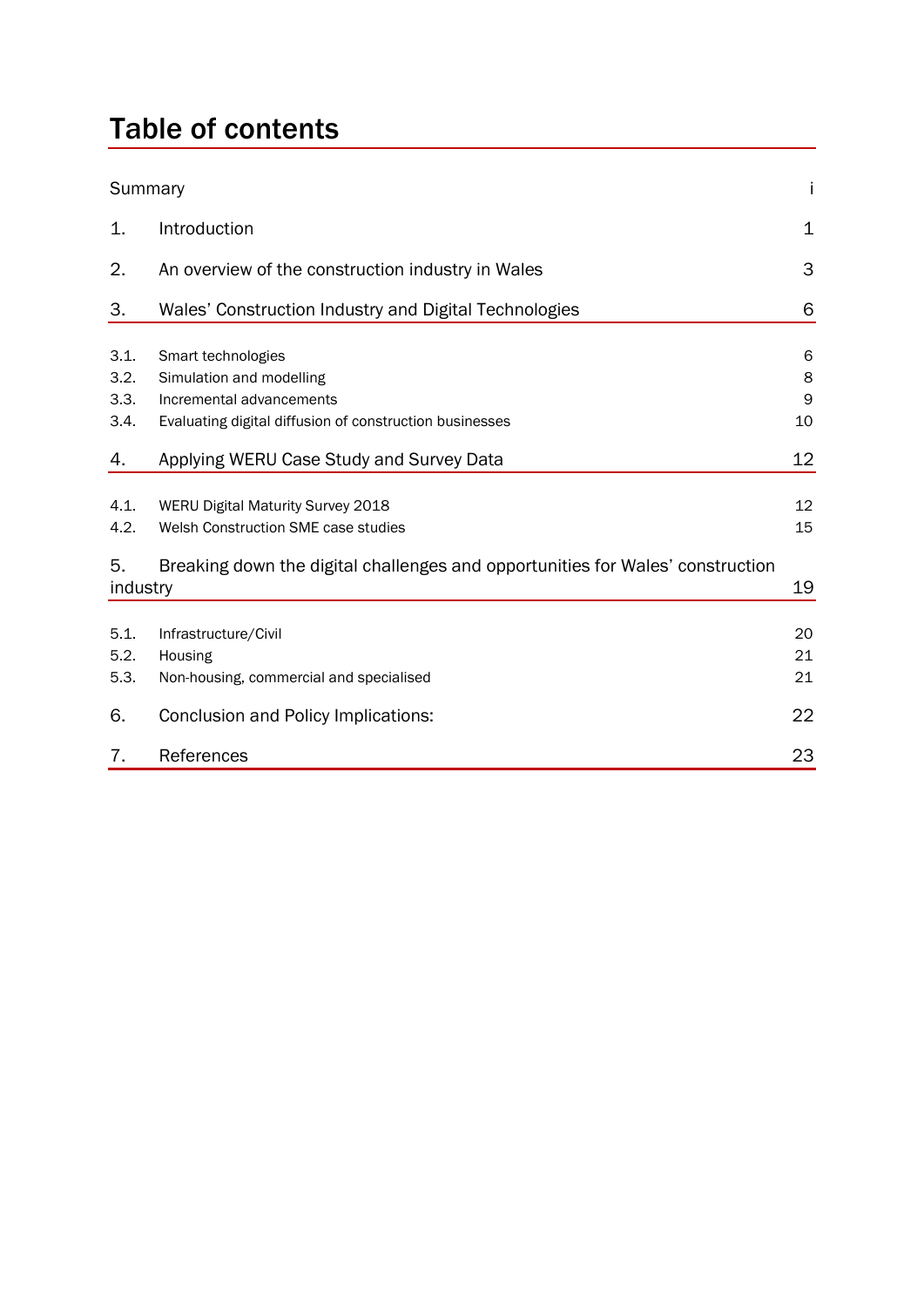# Summary

This report considers the future role of broadband and its related digital technologies to help strengthen the construction industry in Wales. The key findings can be summarised as follows:

- There is a heightened industry and policy recognition on strengthening the digital capacities and innovation of the construction sector as a response to the social, economic and political challenges it faces.
- The construction industry remains one of the least digitally mature industries supported by both existing research and WERU's ongoing interview and survey data.
- Despite the growing awareness and investment in supporting the digital capacities and innovation of the construction industry there remains a number of difficult hurdles for construction SMEs in Wales, including the skill set of the workforce, culture of resistance and diminishing resources.
- A range of existing and emerging digital technologies are applicable to the construction sector in Wales. This includes incremental adoption of broadbandenabled digital technologies, which is likely to be the most fruitful for SMEs given the remaining barriers, as well as more radical tools (such as BIM), particularly relevant to larger firms.
- The challenges for policy makers will require it to work closely with industry trade bodies, and to devise targeted support to address the upgrading of the digital capabilities of SMEs, but also sector wide through initiatives targeting skills deficits.
- Given the strong supply chain structure in the construction sector there is opportunity to encourage and support greater co-learning, including in-house training and sharing of skills. This may require partnership and support with sectoral bodies and large construction firms.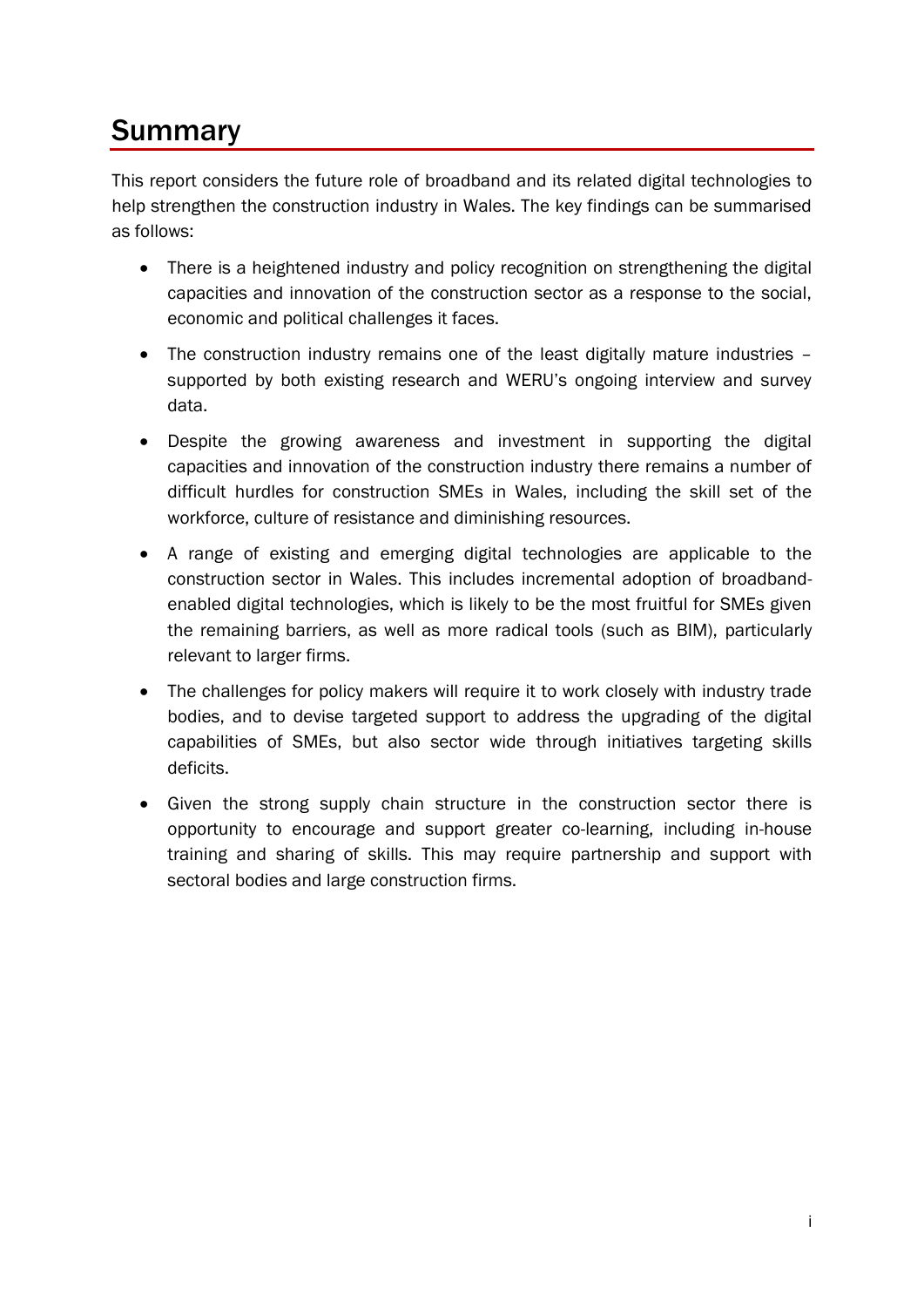### 1. Introduction

The construction industry accounts for almost six percent of the Welsh economy's output (Welsh Government, 2019a), as well as employing nearly one in ten people in the UK (HM Government, 2018). Covering three broad areas (construction of buildings, civil engineering and infrastructure, and specialised trade construction activities), construction crosses other industries (particularly manufacturing and engineering) and relies on local supply chains (HM Government, 2018). In the UK, policy makers, industry leaders and key stakeholders are working together to strengthen the construction industry. One of the ways in which they aim to achieve these goals is through a heightened emphasis on integrating digital innovations (McKinsey Global, 2017; HM Government, 2018). This responds to the construction industry traditionally lagging behind other sectors in terms of digital innovation and the adoption of digital technologies (National Building Specification, 2019).

Yet, the construction industry faces a number of social, economic and political challenges (McKinsey Global, 2017) that may interfere with these developments. These include fluctuating public sector demand and high levels of cyclicality (McKinsey Global, 2017). These obstacles can distort the market, creating a highly fragmented and risk adverse environment coupled with a skills deficit and underinvestment in research and development (R&D) and innovation (McKinsey Global, 2017). Alongside these challenges, the construction industry is also going through a period of heightening industrial regulation, including the introduction of foundation classes (IFC), geographical information system standards (GIS) and the Construction Operations Building information exchange format (COBie). Responding to these challenges there is a push to improve productivity, efficiency and exports for businesses, alongside a heightened recognition of the need to improve the working conditions for the occupations supporting the construction industry (CITB, 2018a).

While digital technologies may provide a way to tackle some of these problems, there remains a number of hurdles. For example, the construction supply chain relies on collaborations with customers and subcontractors that each need digital maturity to succeed (Oesterreich and Teuteberg, 2016). Additionally, the industry comprises of a large number of small-to-medium enterprises (SMEs) with varying resources to invest in digital technologies. The work itself is largely remote, site-based and fixed term, with complex tools, procedures and regulations. Adding to this fragmentation, is a need for shared leadership (Farmer, 2016) coupled with an underinvestment in research and design (R&D). These challenges are aligned to a perception of short-term thinking and a culture that is resistant to change, including a resistance to investment in broadband enabled digital technologies (McKinsey Global, 2017).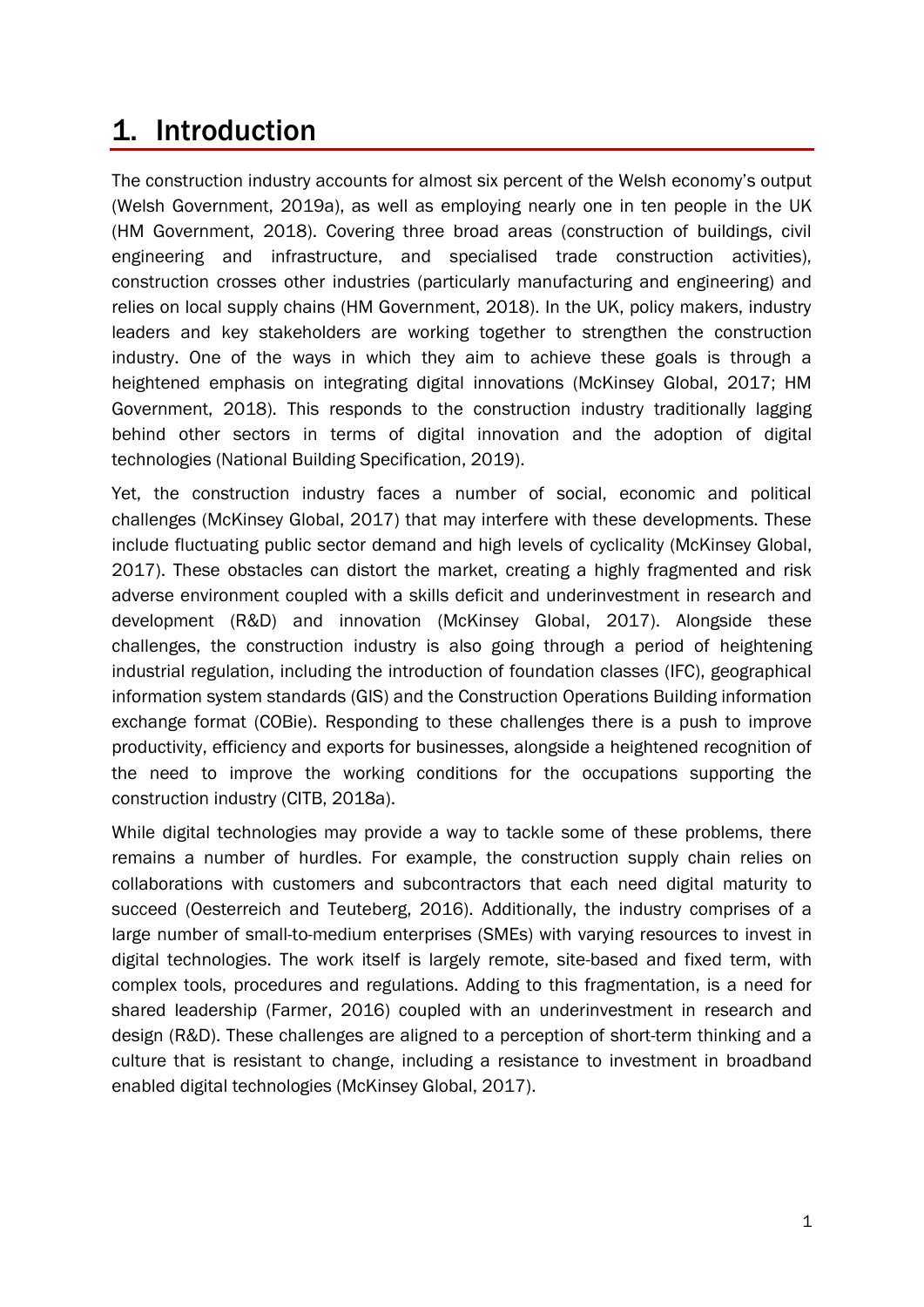The report draws on existing literature alongside the Welsh Economy Research Unit's (WERU) interview and survey data to evaluate how broadband-enabled resources may help Welsh construction SMEs overcome existing hurdles and take advantage of the improvements in connectivity supported by programmes such as Superfast Cymru programme (and its successor), part-funded by the European Regional Development Fund (ERDF) through Welsh Government. In particular, the report recognises the variations across the three construction subsectors, evaluating the potential opportunities and barriers for digital technologies for the various elements of the industry. To do so, the report first maps out the construction industry in Wales, identifying its strengths and weaknesses, alongside the current policy and industry developments. Second, the report focuses on both radical and incremental digital developments being applied across the construction industry, evaluating their potential role within construction SMEs in Wales. Third, the report details the WERU interview and survey data to identify key themes emerging for construction SMEs in terms of their adoption of superfast broadband enabled technologies. Fourth, the report breaks down these findings and assesses the potential implications for each of the three subsectors. Finally, conclusions and policy recommendations are outlined.

This paper forms part of a series of Horizon Scanning reports which are available on the Cardiff Business School website: [http://www.cardiff.ac.uk/superfast-broadband](http://www.cardiff.ac.uk/superfast-broadband-project/horizon-scanning)[project/horizon-scanning](http://www.cardiff.ac.uk/superfast-broadband-project/horizon-scanning)

The authors of this paper are Laura Reynolds, Dylan Henderson and Neil Roche.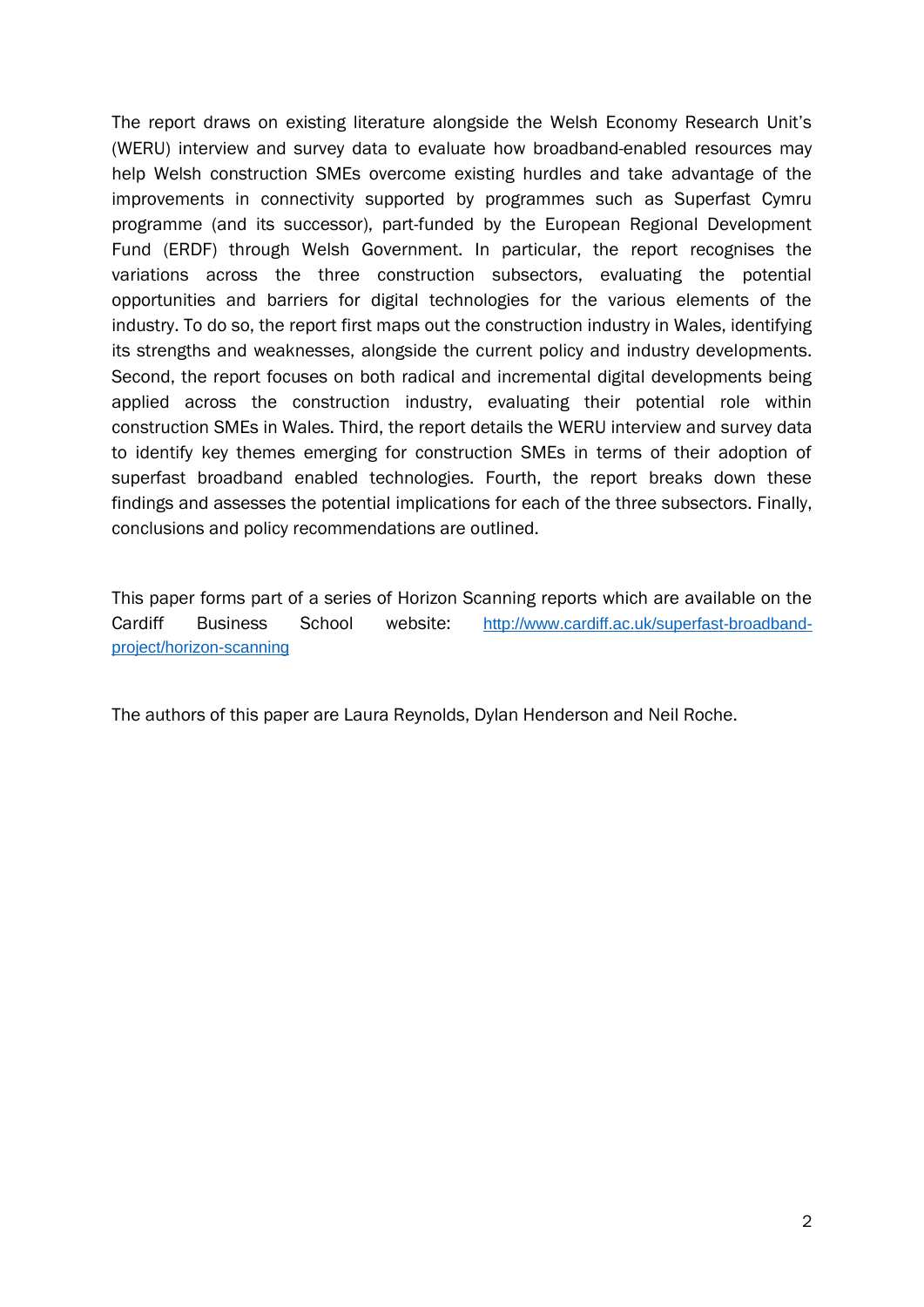# 2. An overview of the construction industry in Wales

Construction is a primary industry in Wales, accounting for nearly six percent of the Welsh economy (Welsh Government, 2019a). There are an estimated 38,000 construction businesses in Wales, employing around 82,000 people (Welsh Government, 2018). Construction is both highly connected with other industries (particularly manufacturing and engineering) and reliant on local supply chains (HM Government, 2018). It can be broken down into three broad areas, namely construction of buildings, civil engineering and infrastructure, and specialised construction activities. As a central part of the Welsh labour market, construction encompasses a number of non-manual (e.g. construction project managers and business process managers), manual (e.g. labours, plasters, civil engineering operatives) and professional occupations (surveyors, civil engineers, architects). Public and private spending on construction also brings direct and indirect local and regional economic benefits to the United Kingdom. For example, recent input-output analysis by the Office for National Statistics (ONS), suggests that for every £1 spent on the construction sector then an additional 86 pence is created in demand in the supply chain. Furthermore, for every £1 spent on wages, the sector generates an additional one pound in the wages of supplier industries (ONS, 2018).

Despite prolonged periods of growth in Wales, the forecasted output and employment estimates are showing signs of decline. In 2018, a Construction Industry Training Board (CITB) report pointed to encouraging estimates, putting average output growth as high as 4.6 percent per annum and employment growth at 2.2 percent between 2018– 2022 (CITB, 2018b). Both of which were significantly higher than the UK average of 1.3 percent and 0.5 percent respectively. The most recent report for the 2019-2023 period presents a more challenging summary, with the average annual output growth estimates falling to 0.5 percent and employment at 0.7 percent (CITB, 2019a). The reduced growth predictions in part reflect the suspension of large-scale infrastructure projects, such as the Wylfa nuclear plant. These challenges are notwithstanding the recent announcements surrounding the suspension of the M4 relief road and the Swansea Tidal Lagoon. It is likely that infrastructure will be the most impacted, with forecasts predicting no significant growth in the 2019 report, in contrast to previous predictions putting the average growth at 14.2 percent a year in the 2018 report (CITB, 2018b) and as high as 25 percent annual growth in the 2017 report (CITB. 2017a). Instead, the remaining modest construction growth estimates reflect the expansion of private housing, with plans to build up to 20,000 new affordable houses by 2020/2021 (CITB, 2018b). While benefits can be seen in terms of housing construction, the forecast is more cautious for commercial construction which is likely to be impeded in the short-term by caution surrounding Brexit (CITB, 2018b).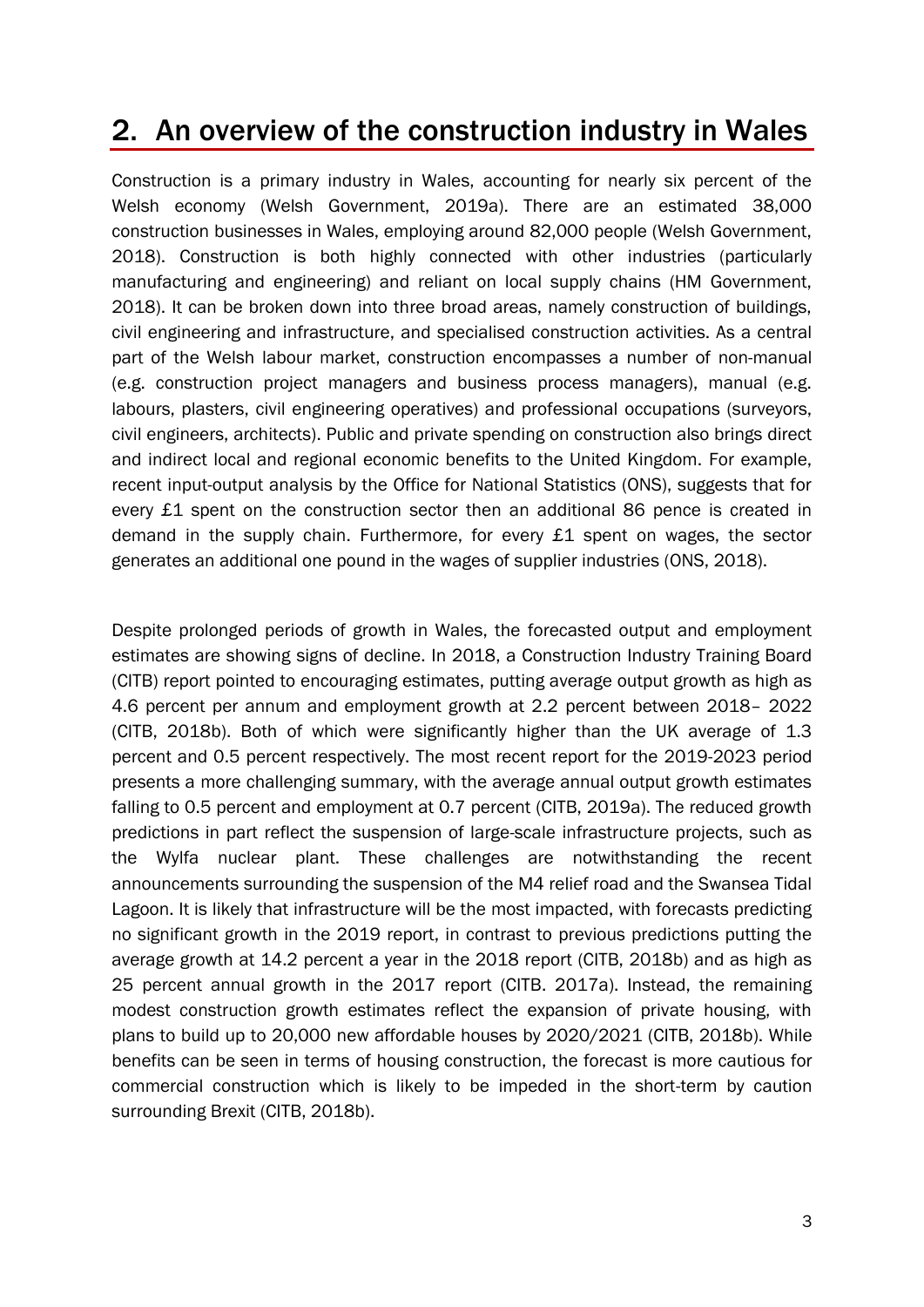In addition to challenging growth estimates, the construction industry faces a number of social, economic and political obstacles (McKinsey Global, 2017; NBS, 2019). These include relatively low productivity, issues over sustainability, and problematic economic competitiveness operating alongside societal demands for improved and more efficient provision of housing stock (NBS, 2019). Brexit also poses a potential threat to the construction industry in Wales. Whilst in the EU, Wales receives funding for infrastructure from a number of sources, including the Connecting Europe Facility (CEF), European Regional Development Fund (ERDF) and Horizon 2020. Potential consequences of the UK's withdrawal from the EU include a reduction in the amount of funding available for infrastructure projects, fewer funding options, and remaining available funding being allocated to UK priorities rather than EU (CITB, 2019c). In addition to resource constraints, there are also concerns that Brexit will result in amplifying the skills deficit, with the industry struggling to fulfil the workforce demand (CITB, 2019c).

Policy makers and industry stakeholders are looking for ways to respond to the challenges. The UK Government has set out targets in [Construction 2025](https://assets.publishing.service.gov.uk/government/uploads/system/uploads/attachment_data/file/210099/bis-13-955-construction-2025-industrial-strategy.pdf) to reduce the cost of construction and the whole life cost of assets by 33 percent; a 50 per cent reduction in the time taken from inception to completion of new build; a 50 per cent reduction in greenhouse gas emissions; a 50 per cent reduction in the trade gap between total exports and total imports of construction products and materials. A part of the strategy involves integrating more digital innovations, creating an industry that is both efficient and technologically advanced (HM Government, 2018). Supporting these improvements is the Industrial Strategy Challenge Fund (ISCF), where Transforming [Construction](https://www.ukri.org/innovation/industrial-strategy-challenge-fund/transforming-construction/) has pledged £170 million from public and private partners to bolster the industry. A central part of this programme is a heightened focus on digital solutions, including building information modelling (BIM), sensors, data analytics, smart technologies and information management landscape (IML) which can help to improve the efficiency of construction techniques.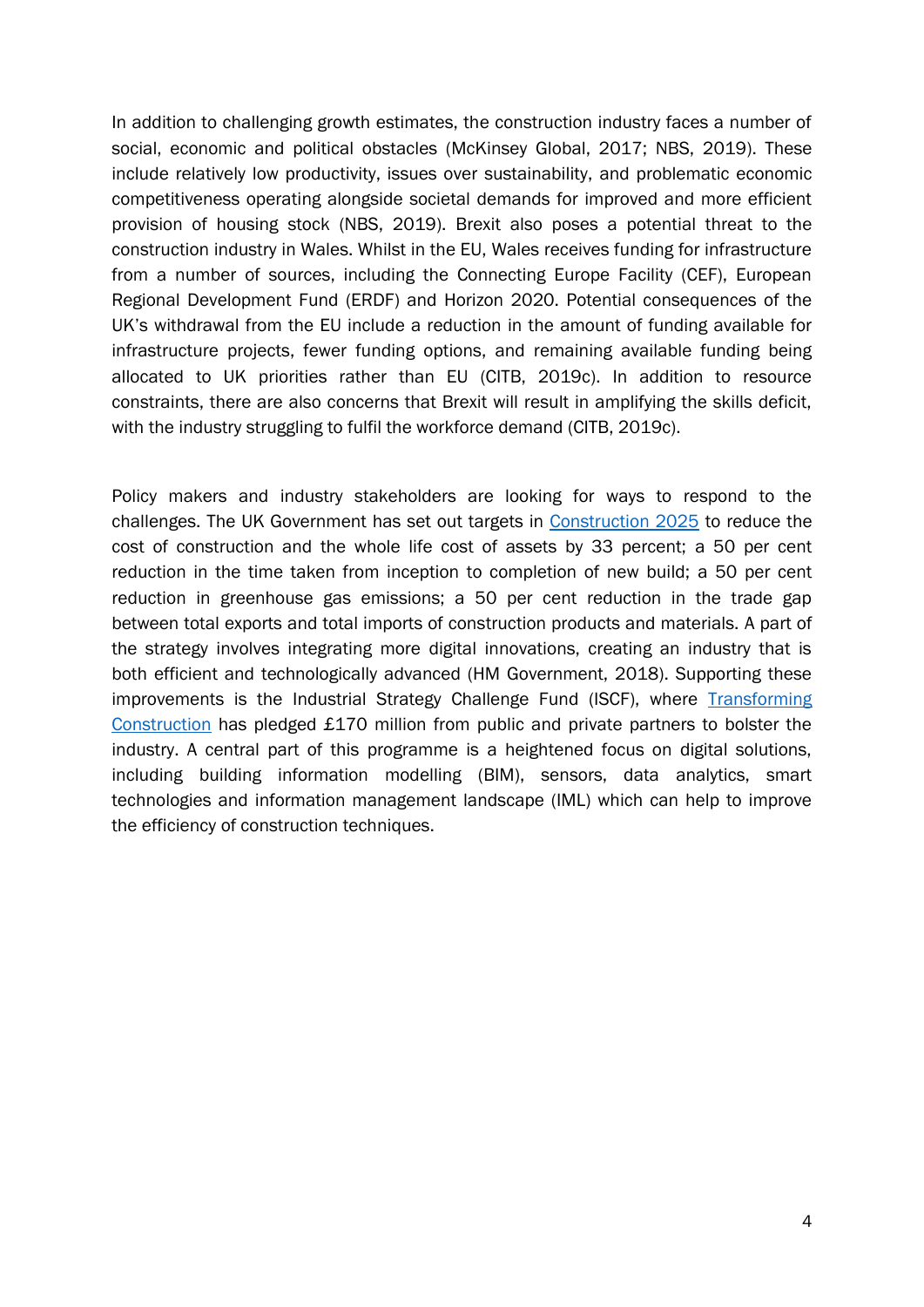In Wales there has also been heightened policy commitment, illustrated through the Welsh Economic Growth Fund and Construction Sector Development Fund. Additionally, the Construction Futures Wales (CFW), Construction Excellence Wales and Construction Industry Training Board (CITB) have been established in response to these calls for greater business and workforce support (CE Wales, 2019; Welsh Government, 2019b). The business improvement programme aims to equip the industry with the support and training needed to respond to the existing challenges. One of the ways to do so is through the establishment of a digital platform and portal to support construction careers, namely [GoConstruct.](https://www.goconstruct.org/) Additionally, an [Inspiring Construction](https://www.goconstruct.org/inspire/inspiring-construction/) campaign was launched by the CITB in partnership with Build UK to promote careers in construction for the next generation. Moreover, programmes are also being trialled that aim to build on and extend skills in the construction industry by maximising the digital opportunities and modern methods of construction. To scale up innovative training models the CITB has invested £34million across the UK. The importance of collaboration across industry and policy is central to these advancements. This is further acknowledged by recent Welsh Government policy with the establishment of a Construction Innovation Index and Innovation Zone (Welsh Government, 2019b). Central to these programmes is a focus on investing in R&D and introducing new techniques and technologies into design and manufacturing (Welsh Government, 2019b).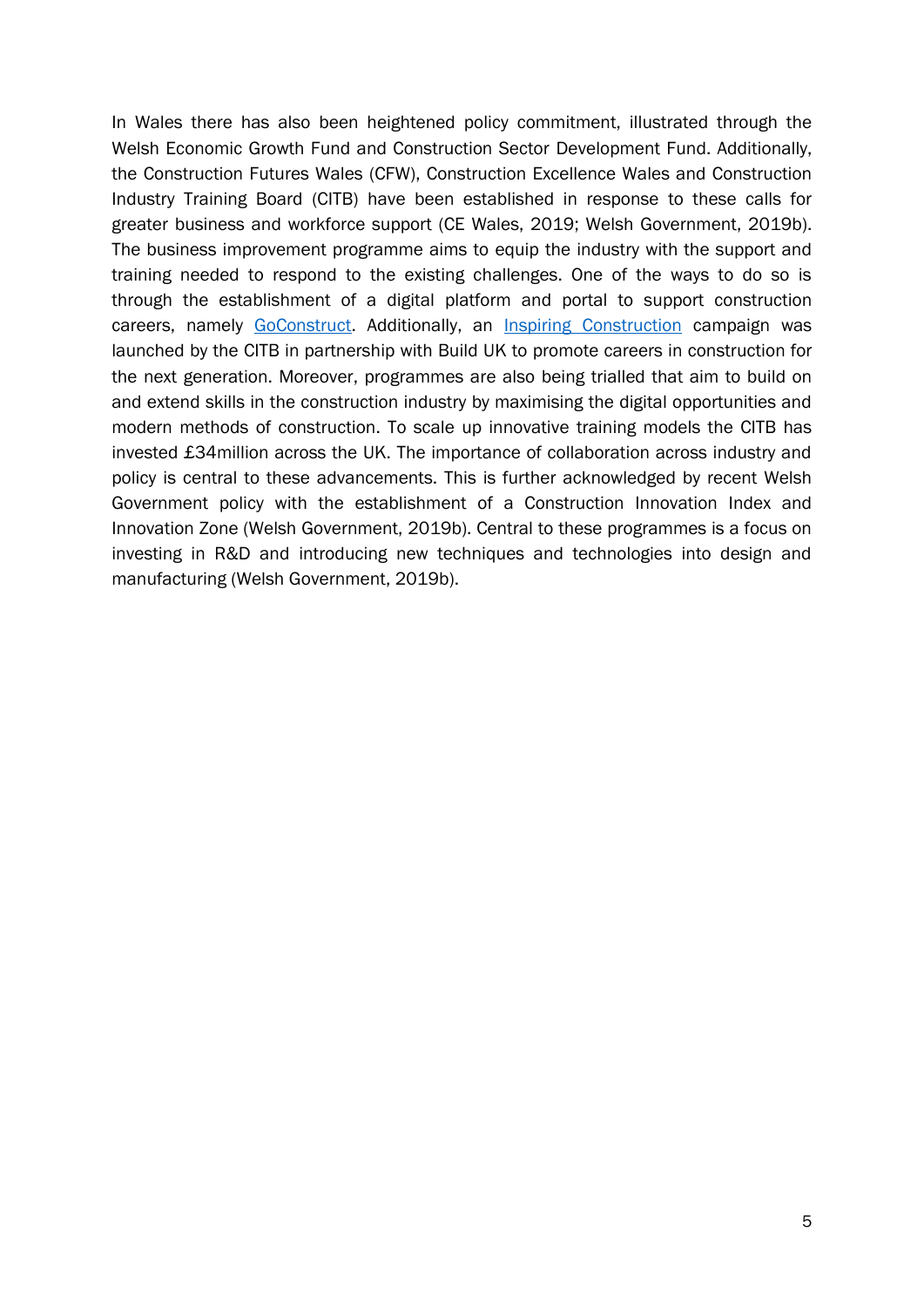# 3. Wales' Construction Industry and Digital **Technologies**

There are continued calls for the construction industry to build on available digital technologies and digital innovations to respond to the current sectoral challenges (McKinsey Global, 2017; Welsh Government, 2019b). Greater utilisation of digital advancements offers one means for the construction industry to advance its opportunities and respond to its current challenges. Advancements in broadbandenabled digital technologies include the more radical and resource-intensive developments as well as more incremental and everyday adjustments. The radical advancements can be grouped under smart technologies or simulation and modelling (Oesterreich and Teuteberg, 2016). These are considered alongside the incremental digital tools below, examining their potential benefits and barriers for Welsh construction SMEs:

### 3.1.Smart technologies

An important technological development relates to the advancements in smart technologies, including the integration of the Internet of Things (IoT) and Internet of Services (IoS). IoT refers to the multifaceted use of sensors, cloud applications, enterprise resource planning (ERP) and business intelligence that can be embedded into physical objects (e.g. robotics, equipment) and be commanded through the Internet. IoS draws together all the services, platforms and infrastructure needed to use software applications through the Internet (Moreno-Vozmediano et al. 2013). Together, these create technologies that can support a 'smart' and semi-automated factory environment. Implementing smart construction may help to improve productivity while reducing the whole life cost and increasing sustainability (Construction Leadership Council, 2018). Estimates suggest the application of these advanced digital tools could save construction between \$160 billion to \$930 billion annually (McKinsey Global, 2017).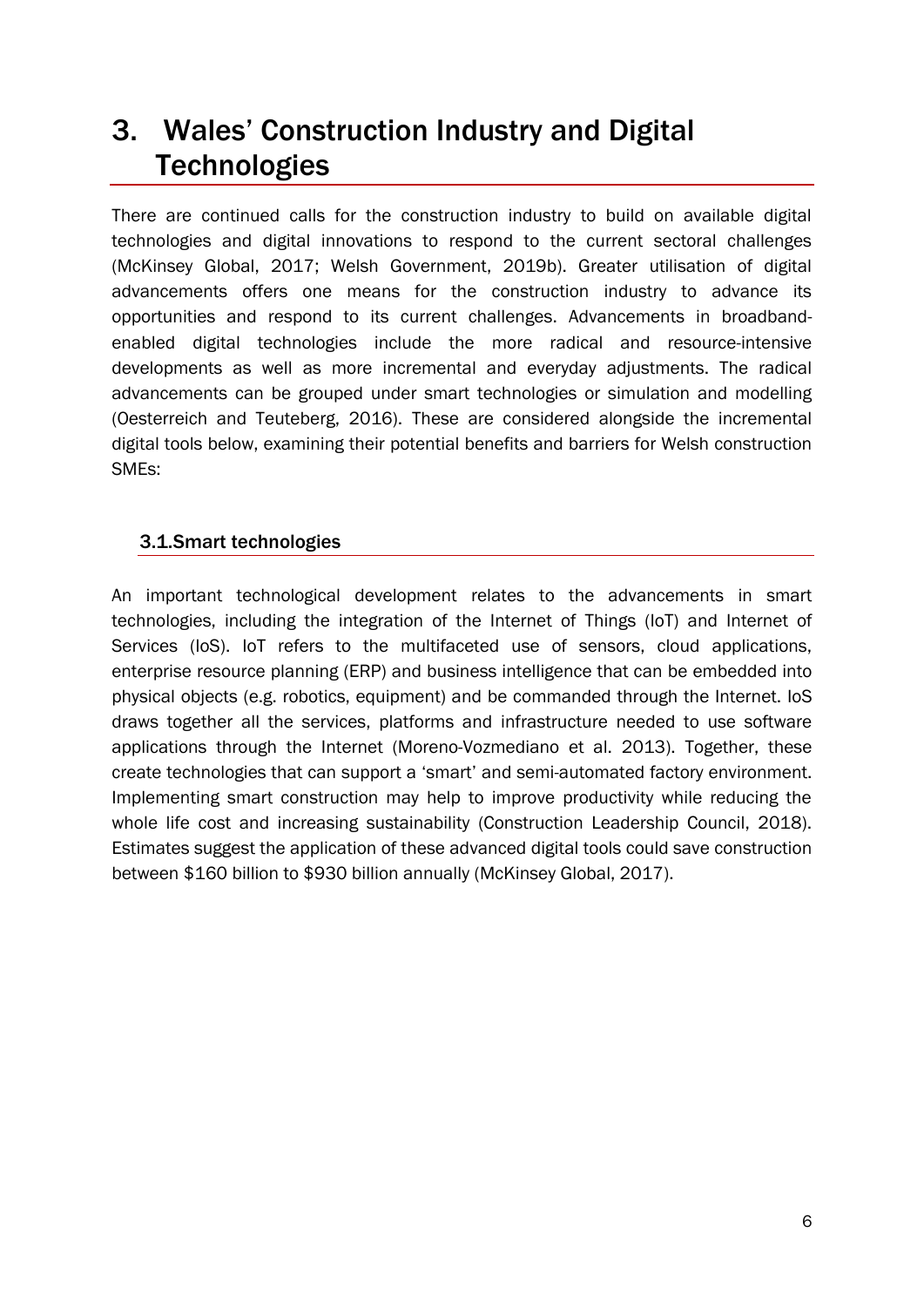Other industry transforming technologies include additive manufacturing (AM), where complex architectural components can be manufactured using digital tools connected to the Internet. AM is often referred to as 3D printing, representing a computer-controlled process that creates 3D objects by successively adding material layer by layer (Camacho et al. 2017). Yet, these developments remain largely in the proof of concept stages, offering a future way of mitigating some of the challenges in the industry (Camacho et al. 2017). A more commonplace digital technology used in the manufacturing process is modularisation, otherwise known as prefabricated construction. The process involves manufacturing larger building components offsite, usually under controlled conditions. Potential benefits include improved productivity, greater return on investment, a competitive advantage and increasingly a response to client demand (McGraw Hill Construction, 2011). It is estimated that the process can be up to 50 percent quicker while adhering to the same codes and standards as conventionally built facilities (Modular Building Institute, 2019).

A further area that may revolutionise the construction industry as it develops is robotic technology. While innovative and experimental robotics are being highlighted in the literature, their application in practice remains minimal. Prototypes include robots that fulfil everyday construction and operations activities, including bricklaying, waste management, asbestos removal and flooring (Oesterreich and Teuteberg, 2016). While these offer benefits in terms of safety and business efficiency, they also create risk to employment through job automation. Drones are also gaining attention, with their use being aligned to site surveillance, provision of progress reports, monitoring deliveries and automated bulldozing (Oesterreich and Teuteberg, 2016).

These smart technologies are transforming construction businesses and offer more advanced digital maturity. However, they are often resource and knowledge intensive, requiring large sums of upfront investment and worker training. While these developments are becoming a necessity for large scale infrastructure and housing projects, their integration into commercial and specialist construction is likely to be more incremental. Similarly, the expensive training required may make them more difficult for micro businesses (with less than ten employees), and small businesses, to implement. This is particularly acute for some of the more advanced tools, such as robotics, which remain in the developmental stages.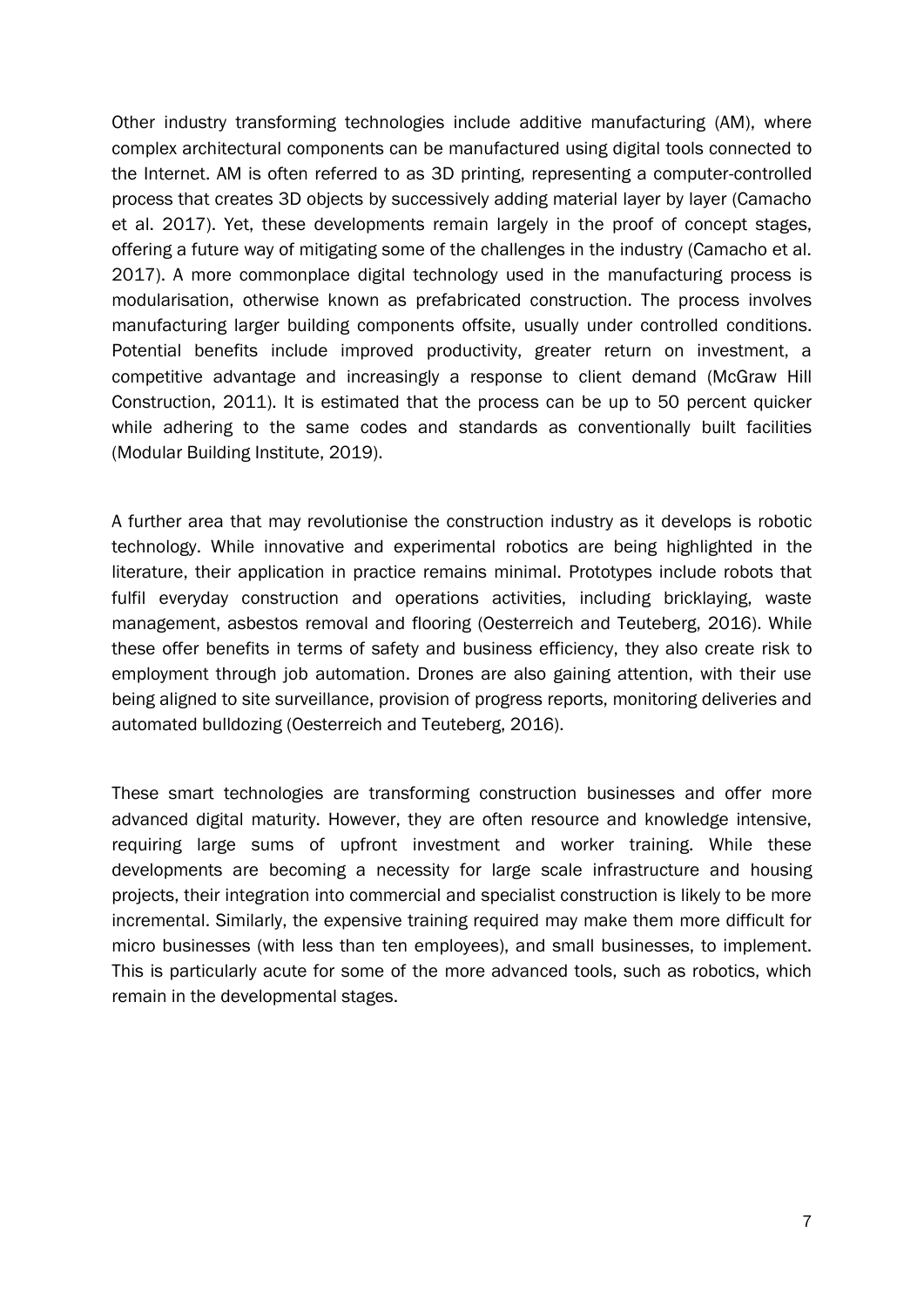### 3.2. Simulation and modelling

One prominent industry wide development is the increasing adoption and regulation of building information modelling (BIM). BIM allows greater design specification and increasingly is becoming the industry norm. BIM enables the integration of data across the construction lifecycle and value chain (Oesterreich and Teuteberg, 2016). As such, it is having an increasingly integral role in the design and management of complex construction projects, especially when adopted alongside the IoT (Oesterreich and Teuteberg, 2016). By combining various aspects of the construction project's lifecycle, BIM brings together an assortment of data with a collaborative plan and design. The information contained with the integrated package includes designs, plans, project schedules, costs, materials and technical information. BIM is most successful when integrated with cloud packages and mobile computing (Oesterreich and Teuteberg, 2016). In addition, BIM also integrates big data attained from sensors, computers and machines to help inform future decision making and mitigate against risk. As such, BIM provides an opportunity to improve on-site monitoring of materials, labour and equipment, as well as boost productivity and the availability of digital collaboration (McKinsey Global, 2017). It is estimated that onsite productivity can be increased by as much as 50 percent by assembling cloud systems that enable the real time sharing of data (McKinsey Global, 2017). BIM is recognised in Wales as offering notable benefits to the sector, yet there is greater need to promote and support its integration.

Another area where digital development may impact the construction supply chain relates to the adoption of virtual reality (VR) for learning and training, augmented reality (AR) for communication and defect management and even a more toward mixed reality (MR) whereby the user can interact with 3D models without the use of a headset (Oesterreich and Teuteberg, 2016).These technologies have the potential to transform the construction industry. Already, AR and VR are becoming commonplace tools used at all stages of the project; from design through to preparation and completion (Wang et al. 2018). Additionally, these tools are being used for training and education, supporting improvements in training programs and training performance (Wang et al. 2018). As technologies improve, there are increasing attempts to integrate VR with BIM, thereby allowing the client to be included into the design process (Davidson et al. 2019).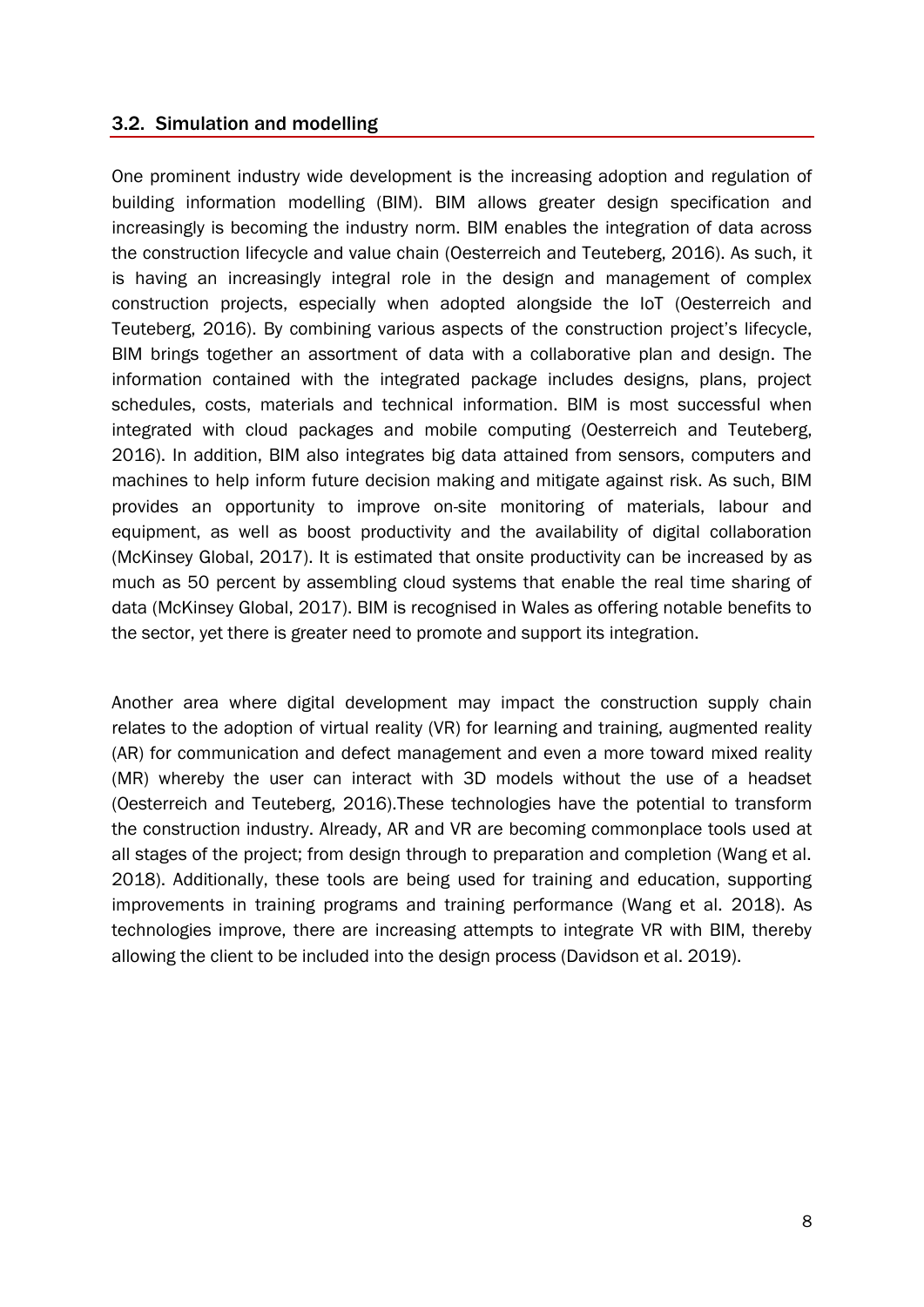### 3.3. Incremental advancements

Incremental and everyday digital innovations that can save time and resources are vastly important to construction businesses (NBS, 2019). These broadband-enabled technologies can help improve communication, collaboration and knowledge exchange among construction businesses and workers (NBS, 2019). Using a survey of 500 participants, the NBS report provides some noteworthy examples of these incremental benefits supporting businesses and workers in the construction industry. The findings point to the following examples and benefits:

- Use of remote collaboration tools that facilitates communication between customers and workers.

- Use of visual plans that can be shared on cloud-based platforms to enable collaboration and team working in real time.

- Greater visualisation and coupling of software tools through BIM – bringing together a diverse workforce of architects, engineers and designers, as well as allowing real time updates from clients.

One important example is cloud computing, which supports the storage and access of data and software over the Internet. Cloud is the most pervasive broadband-enabled tool used by the industry, with 63 percent of respondents in a recent 2019 NBS survey using cloud technologies in some form (NBS, 2019). These platforms can be used to integrate the services developed along the construction supply chain.

Additionally, social media tools can be used to aid internal and external communication. In contrast to other industries that rely on social media for advertising and promotional purposes, there is an emphasis on sharing information with employees, clients and contractors. For example, applications such as PlanGrid or blueprint to enable teams to annotate and share blueprints.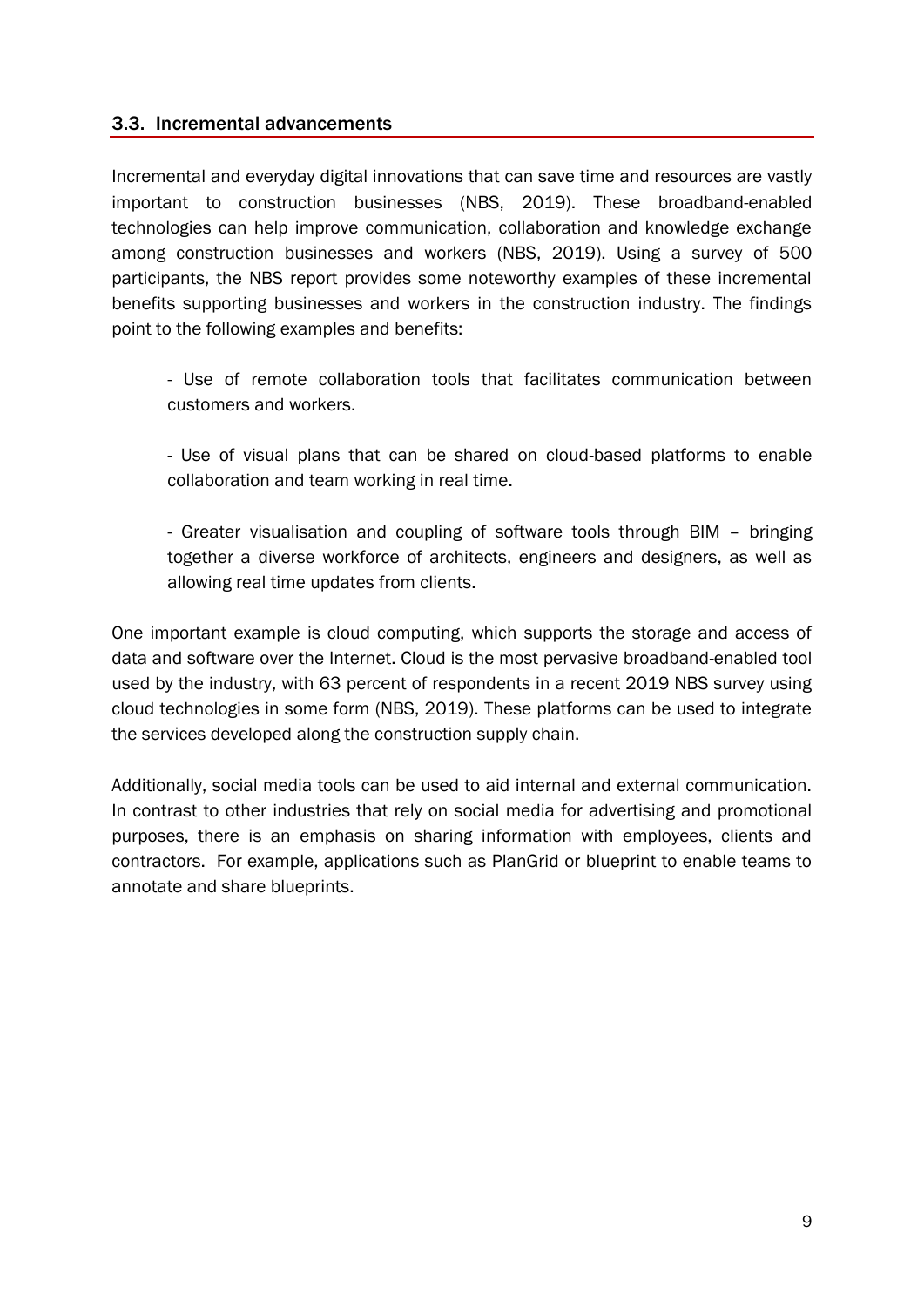### 3.4. Evaluating digital diffusion of construction businesses

The scope and benefits of utilising broadband-enabled digital technologies are wide ranging, including cost and time reductions, improved ability to meet stringent deadlines, heightened quality, facilitating communication and collaboration, improved customer experience, safety advancements, improved industry image and greater sustainability (Oesterreich and Teuteberg, 2016). For example, the potential benefits from greater integration of digital technologies along construction supply chains and into business models include productivity gains of up to 50 to 60 percent (McKinsey Global, 2017). Moreover, greater uptake of digital advancements could provide the construction industry benefits in terms of safety and value (NBS, 2019).

Despite these developments, the construction industry remains one of least digitalised sectors (McKinsey Global, 2017; NBS, 2019). While broadband-enabled technologies offer an important and underdeveloped opportunity for Wales' construction industry, there remains a behavioural and cultural barrier that further prevents their development. As the NBS (2019) survey details, business leaders continue to see digitalisation as a risk. There is a greater need to experiment and invest in digital solutions, both radical and incremental. However, the workforce also needs time, encouragement and freedom to learn and experiment. There is a need to "embrace a culture of digital transformation" (NBS, 2019).

Oesterreich and Teuteberg (2016) summarise the challenges facing the construction industry's implementation of digital technologies, including:

- Industry, business and individual resistance to adoption
- High implementation costs that are not easily accessible to SMEs
- A requirement for large scale organisation and procedural restructuring
- Industry-wide ICT skills deficit
- Lack of consistency and guidance from industry regulations and requirements
- Need for greater data security and protection
- Requirements for improvement to the communication and data sharing networks
- Regulatory compliance and continued uncertainty surrounding the legal and contractual expectations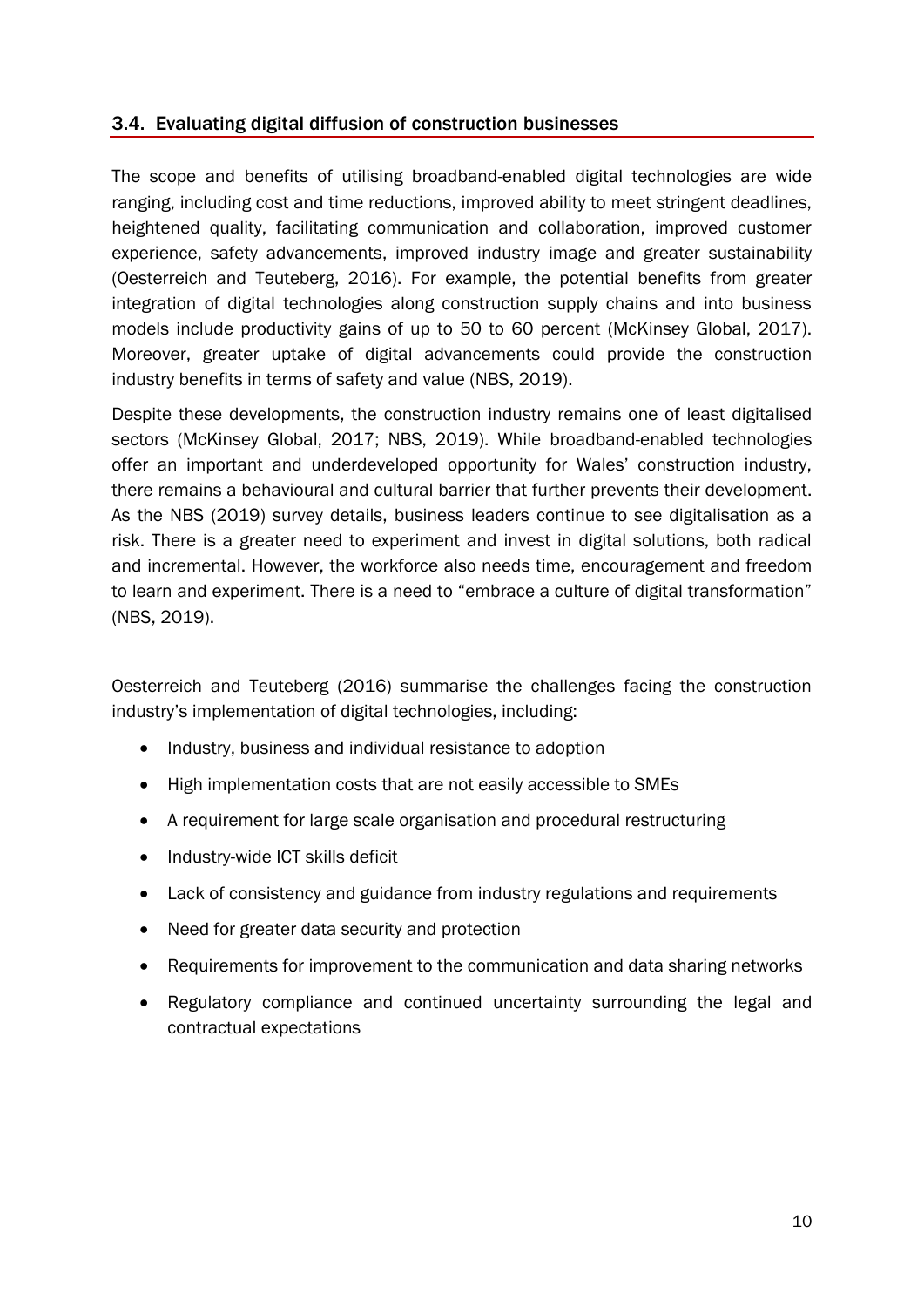There remains notable variations in digital uptake, with some construction businesses attaining high levels of digital maturity while others do not use computers or digital tools in their day-to-day activities (Mershbrock and Munkvold, 2015). The varying diffusion of digital technologies in construction businesses responds to individual (e.g. IT skills, capability to learn, experience), environmental (e.g. sharing environment, knowledge exchange), management (e.g. ICT support, managerial culture) and technological factors (functionality, speed and accessibility) (Peansupap and Walker, 2005). Applying these factors to the construction of a hospital, Mershbrock and Munkvold (2015) show the interconnection between the enabling factors and the processes underlying the construction supply chain:





While the availability of superfast broadband most overtly impacts the fulfilment of technological factors it remains a prerequisite for the successful attainment of the other factors. Connectivity barriers would impact upon the online development and application of digital skills, the ability to internally and externally communicate and collaborate in real time, and the feasibility of enabling and supporting an ICT infrastructure.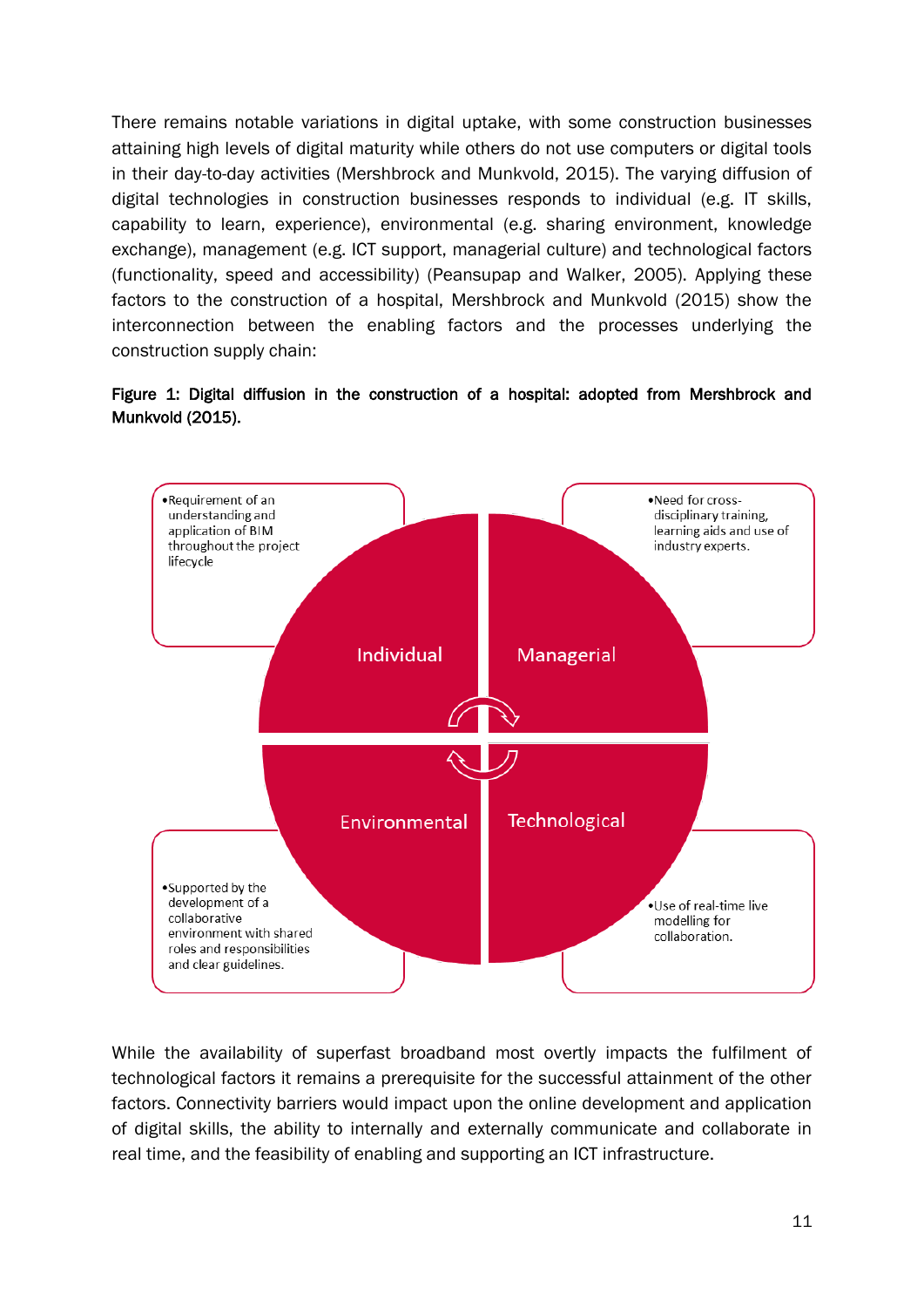# 4. Applying WERU Case Study and Survey Data

Building on the existing research, this report uses a combination of interview and survey data compiled by the Welsh Economy Research Unit (WERU) to assess digital barriers and enablers for Welsh construction SMEs and workers. The report sets out data derived from the 2018 WERU Digital Maturity Survey, including a comparison of how construction SMEs are performing in terms of access and utilisation of superfast broadband and enabled digital technologies compared to the other primary sectors in Wales. The report then evaluates key themes emerging from nine interviews with construction businesses across Wales.

### 4.1. WERU Digital Maturity Survey 2018

The Digital Maturity Survey is undertaken on an annual basis, measuring Welsh SME's access to, and use of, superfast broadband enabled digital technologies. The 2018 survey included 45 construction SMEs out of its total 479 respondents. Of the 45 SMEs, 53.1 percent reported the adoption of superfast contracted speeds of 30Mbps and above. Table 1 provides a comparison of the percentage of the construction SMEs accessing and using broadband enabled tools, alongside accommodation and food services; business and other services; information and communication; manufacturing; and wholesale and retail.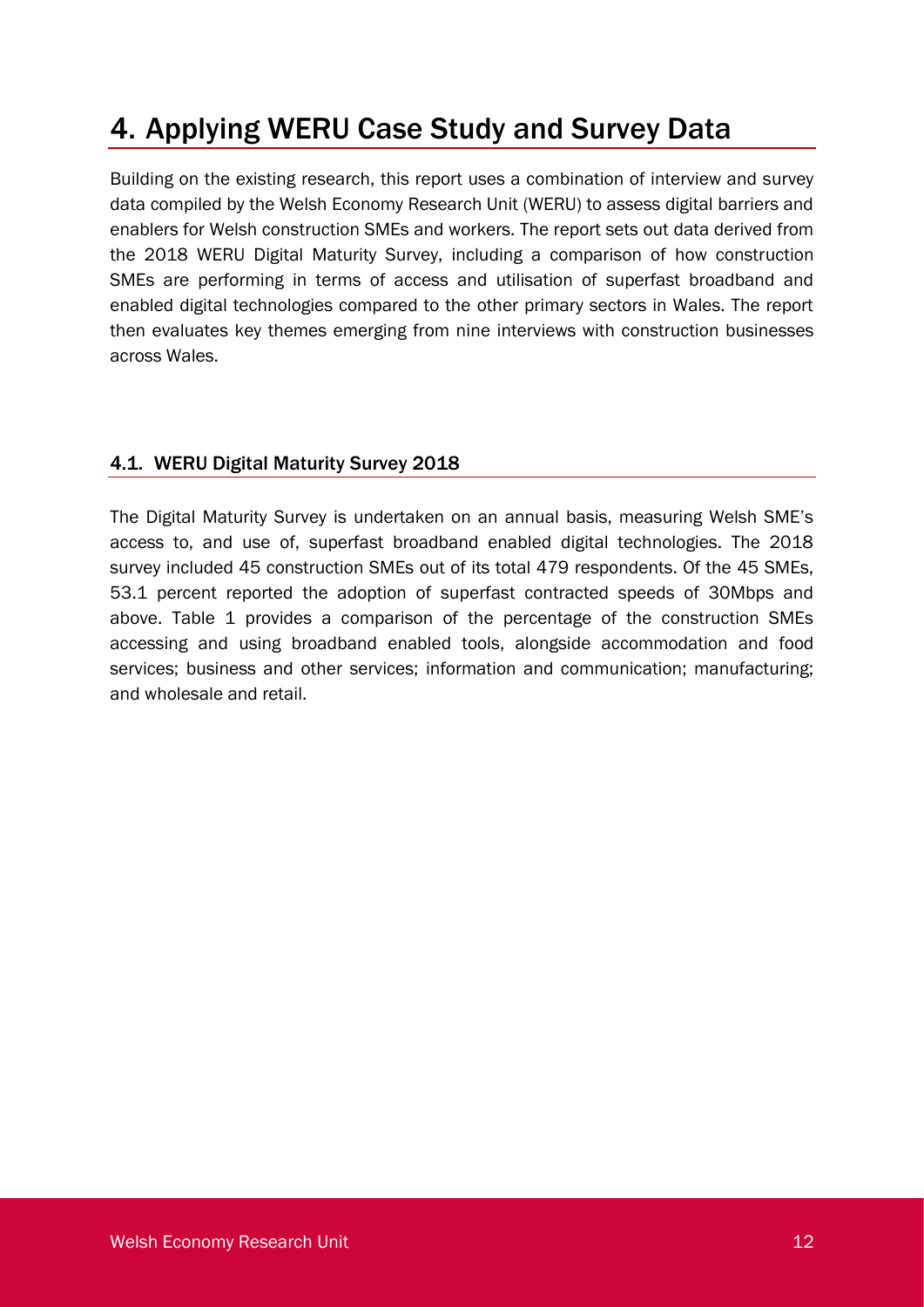| % of sector using digital infrastructure, tools and software |              |                               |                                          |                                                    |                   |                         |            |
|--------------------------------------------------------------|--------------|-------------------------------|------------------------------------------|----------------------------------------------------|-------------------|-------------------------|------------|
|                                                              | Construction | Accom<br>and food<br>services | <b>Business</b><br>and other<br>services | Information<br>and<br>communicatio<br>$\mathsf{n}$ | Manufacturin<br>g | Wholesale<br>and retail | <b>All</b> |
| Use of a<br>foundation<br>cloud service                      | 70.2%        | 85.2%                         | 87.7%                                    | 84.3%                                              | 87.1%             | 72.1%                   | 79.4%      |
| Use of an<br>advanced<br>cloud service                       | 65.7%        | 67.5%                         | 78.7%                                    | 81.6%                                              | 72%               | 71.4%                   | 72.3%      |
| Use of a<br>website                                          | 77.8%        | 94.1%                         | 94.2%                                    | 97.4%                                              | 85.4%             | 93.1%                   | 88.5%      |
| Use of social<br>media                                       | 57.1%        | 91.1%                         | 80.7%                                    | 86.9%                                              | 81.2%             | 88.1%                   | 75.6%      |
| <b>Dedicated</b><br><b>ICT budget</b>                        | 6%           | 13.2%                         | 12.4%                                    | 15.6%                                              | 22.6%             | 13.4%                   | 11.9%      |
| Employment<br>of an<br><b>ICT</b><br>specialist              | 18.4%        | 51%                           | 40.2%                                    | 83.1%                                              | 56.2%             | 39.3%                   | 37.7%      |

### Table 1: Digital Maturity Survey 2018: Use of Digital Infrastructure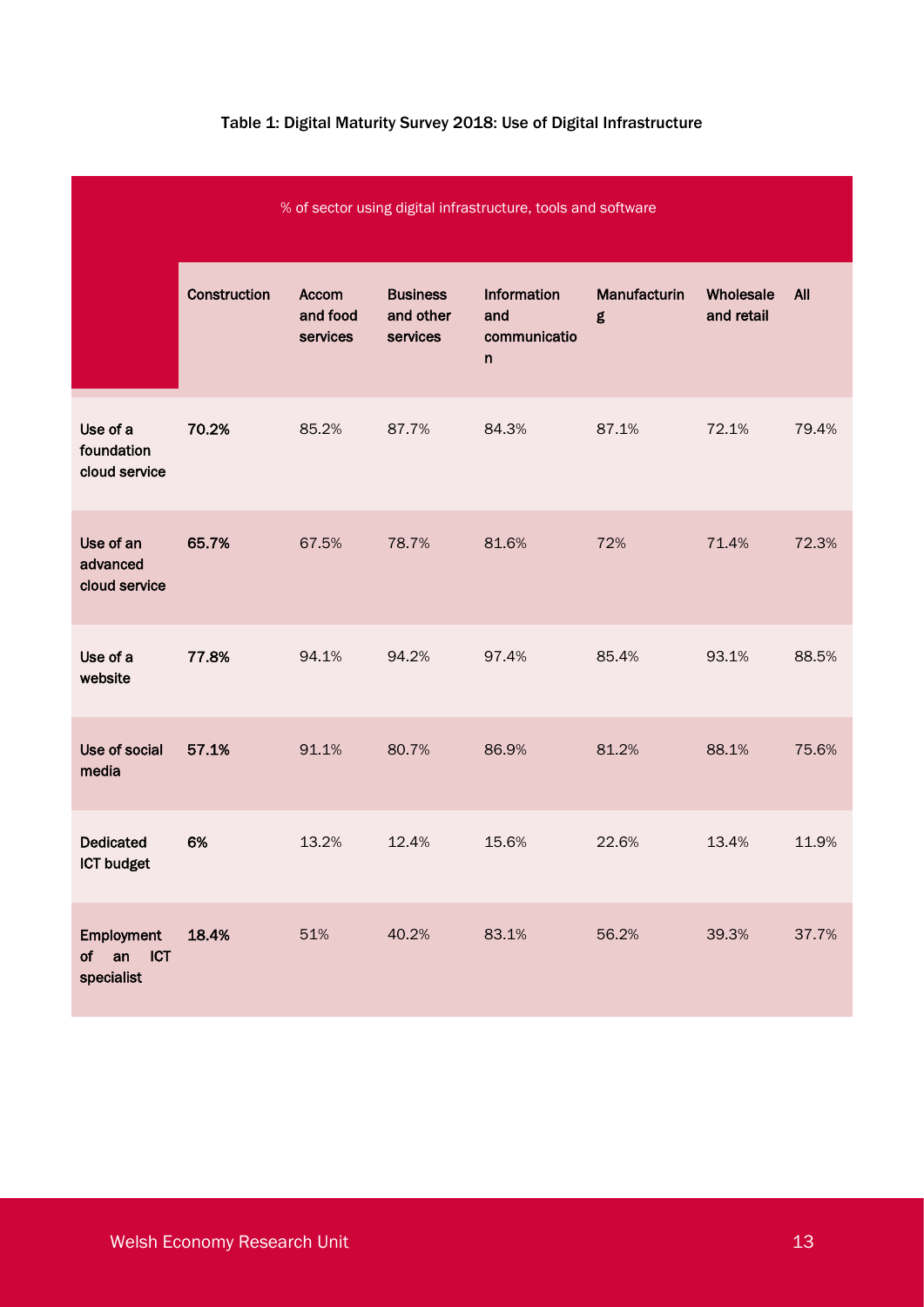Many of the digital tools analysed are the incremental and everyday use of digital technology within the business, such as of foundation or advanced cloud services, use of a website, social media, and the businesses' ICT skills and resources. As Table 1 shows, the construction businesses surveyed performed below the overall average and below the other primary industries across both access and use of digital tools. Only 52.1 percent of SMEs surveyed reporting access to superfast broadband and only 70.2 percent used some form of foundation cloud service. This is in contrast to other industries, such as business and other services where 87.7 percent of businesses used at least one form of cloud services. Particularly stark is the small number of businesses reporting a dedicated ICT budget, falling in at six percent, some 16.6 percentage points lower than for manufacturing. Similarly, only 18.4 percent of construction firms reported employing an ICT specialist, in contrast to 83.1 percent of information and communication firms. A further finding relates to the lower reports of ICT skills at intermediate level and above- construction respondents reported that only 57 percent of the workforce held this skillset, in contrast to 91.3 percent for IT, 83.6 percent for business services and 73.6 percent for manufacturing.



Figure 2: Digital Maturity Survey 2019: Reported benefits of digital maturity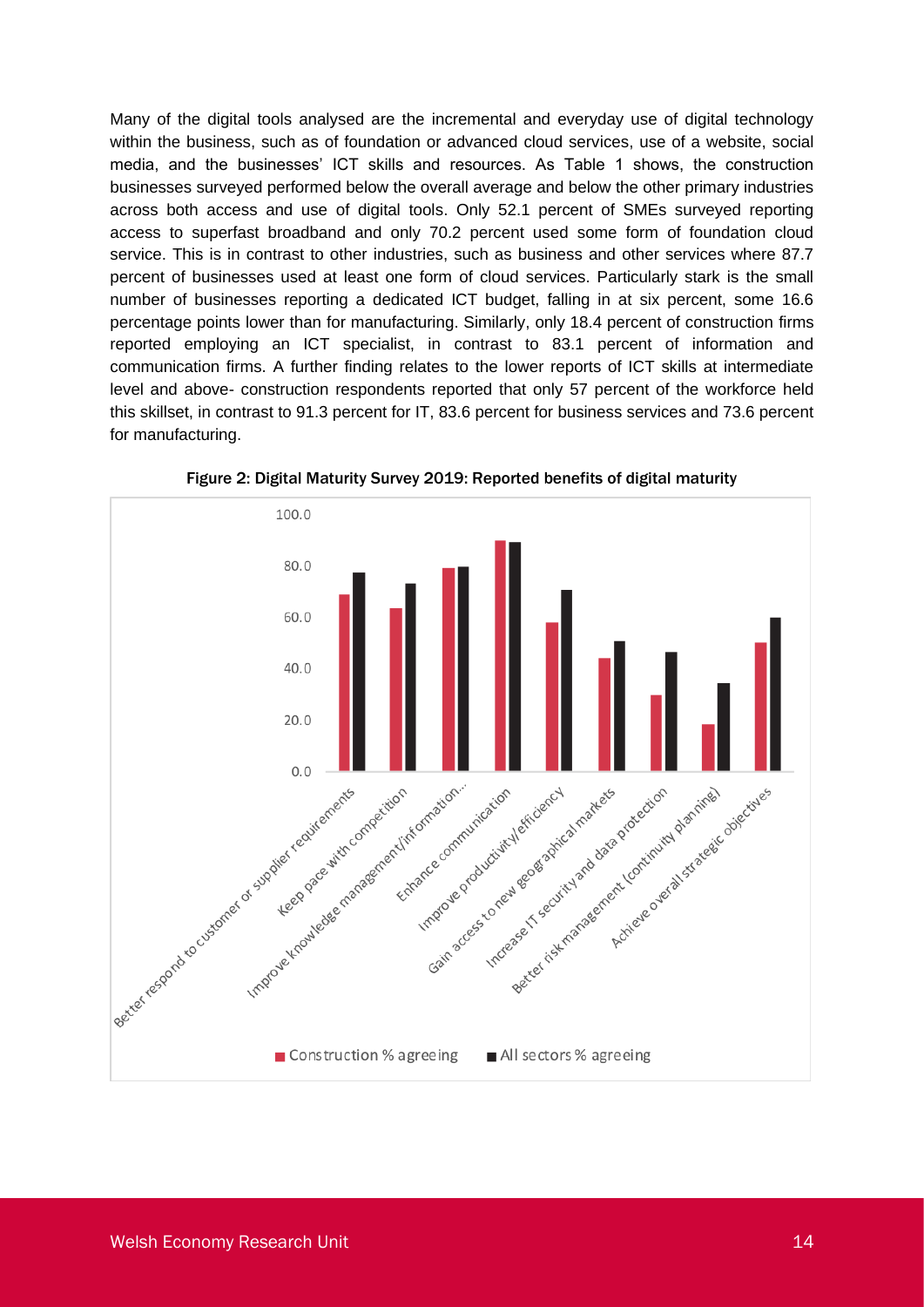The survey data also sets out SMEs' reported benefits derived from implementing broadband-enabled digital technologies into their business. The benefits include a better *ability to respond to customer or supplier requirements, keeping pace with competition, improved communication, productivity and efficiency gains, and access to new markets, risk management and overall strategic objectives*. Figure 2 shows the variations in reported benefits for construction businesses when compared with the overall average for all sectors. The findings highlight that the percentage of construction businesses reporting these benefits are lower than the overall average across all metrics studied, with the exception of improved communication. The differences were particularly notable in relation to productivity and efficiency gains; increased IT security and data protection; and better risk management planning.

### 4.2. Welsh Construction SME case studies

WERU's case study programme includes nine construction businesses out of the 31 businesses studied over the past four years. The business performance benefits for these SMEs were analysed and collated using the qualitative data analysis software NVivo. Many of these businesses discuss the incremental benefits from broadband enabled technologies. Key benefits discussed by the SMEs interviewed include *incremental innovation that may lead to improved communication and collaboration; heightened quality of product and service offering; enhanced efficiency; and improved transparency* when adhering to the industry's regulatory requirements. Again, our research suggests that the digital technology implemented by businesses need not be as technically advanced as AI or precision agriculture. A number of benefits can also be achieved through utilising cloud-based programmes, digitalised business processes and enhanced communication tools.

| <b>Construction Business</b>       | <b>Region</b>    | <b>FTES</b> |
|------------------------------------|------------------|-------------|
| <b>Sean Carr Lining Technology</b> | North Wales      | 22.5        |
| <b>Siltbusters</b>                 | South East Wales | 40          |
| <b>Vault Consultancy</b>           | South West Wales | 6           |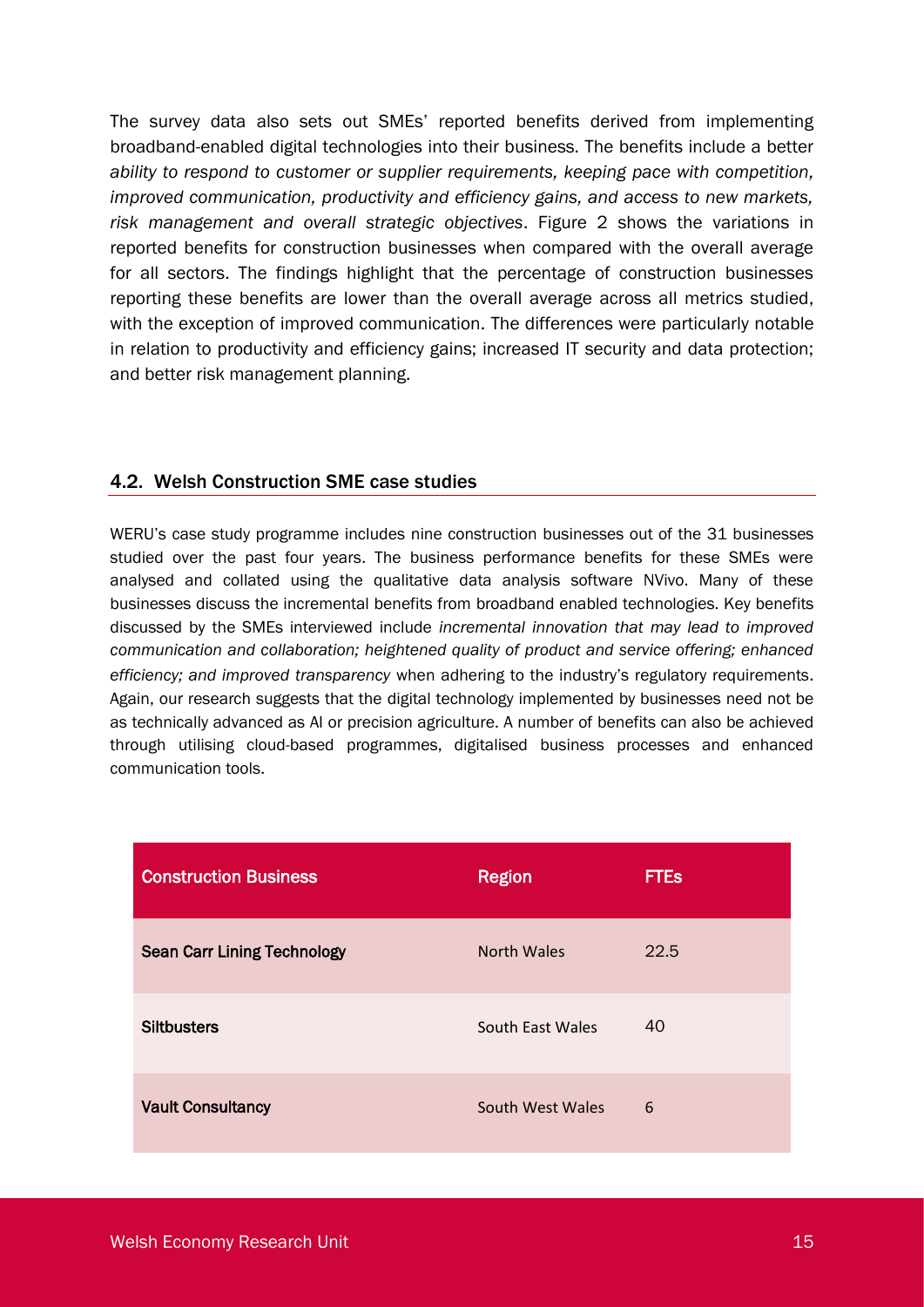| <b>Construction Business</b> | <b>Region</b>      | <b>FTEs</b> |
|------------------------------|--------------------|-------------|
| <b>Celtest</b>               | <b>North Wales</b> | 134         |
| F.P.Hurley&Sons Ltd          | South East Wales   | 143         |
| <b>Diack Ltd</b>             | South East Wales   | 17          |
| <b>Carreg Construction</b>   | South West Wales   | 17          |
| <b>Wynne Construction</b>    | <b>North Wales</b> | 38          |
| Hazelwood                    | South East Wales   | 32          |

Innovation emerged as a recurrent theme throughout the interviews conducted. The innovations outlined were predominately incremental, referring to small improvements to existing processes and methods used in the business:

"*From an estimating point of view, it has changed the way we work. They won't send out a letter, they'll send an email out as a letter to whoever we're sending the price to, and that could be accompanied by something that we've put together, like a bid document, telling those people about the company, if what we've had in is based on early stage design*." (Hurley Construction)

The construction businesses discussed the ways in which they were able to incorporate digital advancements into their business models without having to vastly alter their business processes and in line with budgetary restraints. While more radical innovations are occurring in the industry, there were concerns that implementing these developments too quickly might create tensions in terms of available resource and staff uptake. As the previous sections detail, construction businesses rely on the skills and tacit knowledge of their employees. Since the workforce is made up of a large proportion of workers aged 50 and above, there is a challenge when attempting to alter the longstanding methods and approaches used. As such, a recurrent theme was the need to gradually incorporate these digital developments whilst ensuring necessary and tailored staff training. One way in which the businesses were mediating the potential tensions of these adaptions was through co-learning, through pairing up team members with differing levels of ICT to ease the transition and training period: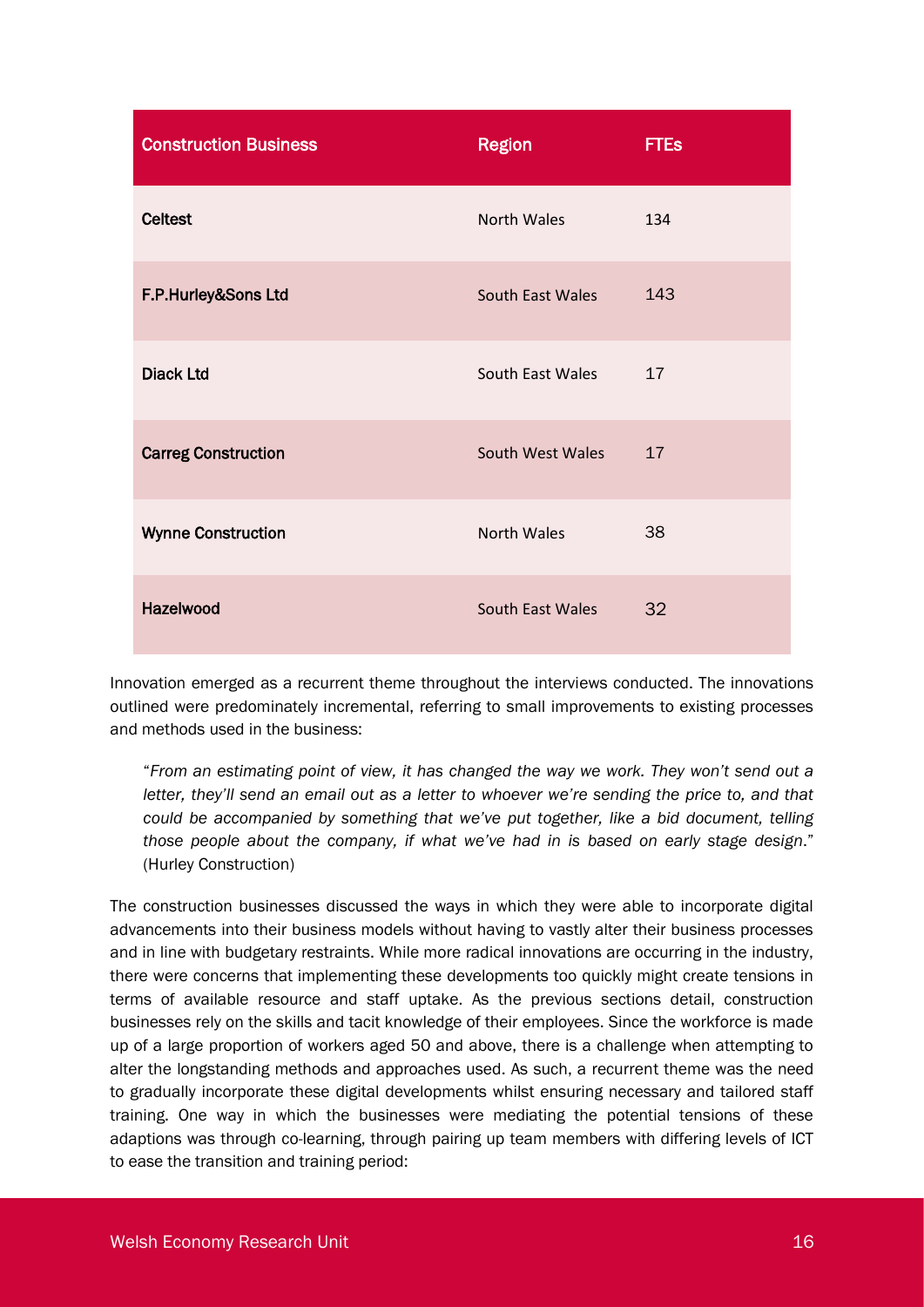"*We have a continuous training programme. We have younger people coming into the business, they tend to be early adopters, so again they're taking the older workforce with them. It's a work in progress*." (Hazelwood Construction)

One of the most frequently discussed benefits are the improvements to both *internal and external communication and collaboration* brought through the utilisation of broadband-enabled digital technologies. The communication improvements include enhancing workplace flexibility when sharing information and schedules both on and offsite. One digital tool used by businesses is the instant messaging platform WhatsApp. Communicating through WhatsApp better responds to the remote and flexible working policy within the business. As Diack Ltd Construction explains:

*"We're all in one WhatsApp group for talking and rotas, and everything else. It just makes it easier to communicate. We tried emails but it's not as fluent as WhatsApp. If the guys need any questions they'll just send it on WhatsApp and we can chuck an answer."*

A further cloud-based tool being used by construction businesses is Dropbox as a convenient and easy to access means of storing and sharing information both with employees and clients. Other firms selected more tailored communication and collaboration software packages, for example 4Projects:

*"To make that work and to be more efficient, we have to be able to share that information collaboratively. So, we then use another piece of software, 4Projects, which is a collaborative-sharing tool, which allows everybody involved in a project to see everything, to see a trail through. When a drawing is issued, those that need to see it, including our supply chain, designers, consultants, clients and any other stakeholders, can see what's been issued."* (Wynne Construction)

As the description details, using broadband-enabled communication and collaborative software supports team working on shared projects. This extends beyond collaboration between employees and includes designers, consultants and clients within the supply chain. By providing a virtual log of the supply chain activity it helps to improve transparency and greater coordination between businesses. In addition to the supply chain connections providing a benefit, businesses discuss digital enactment as increasingly becoming a prerequisite of working with clients and suppliers. By sharing information in real time, there is an additional benefit of improved transparency, which is becoming particularly important in line with industry regulation:

*"There's more transparency in the processes. We can share, collaboratively, a lot more than we ever did, which makes for better communication, so it makes for faster project delivery. Earlier sign-off of packages: it's much quicker because of the digital technologies and the software we're using*." (Wynne Construction)

Linked to innovation is the improvements it brings to the *quality of the products and services* offered by the businesses. Advancements to the consultation and design for construction projects were particularly noteworthy, such as the ability to tailor and edit 3D designs and share these in real time with contractors and clients: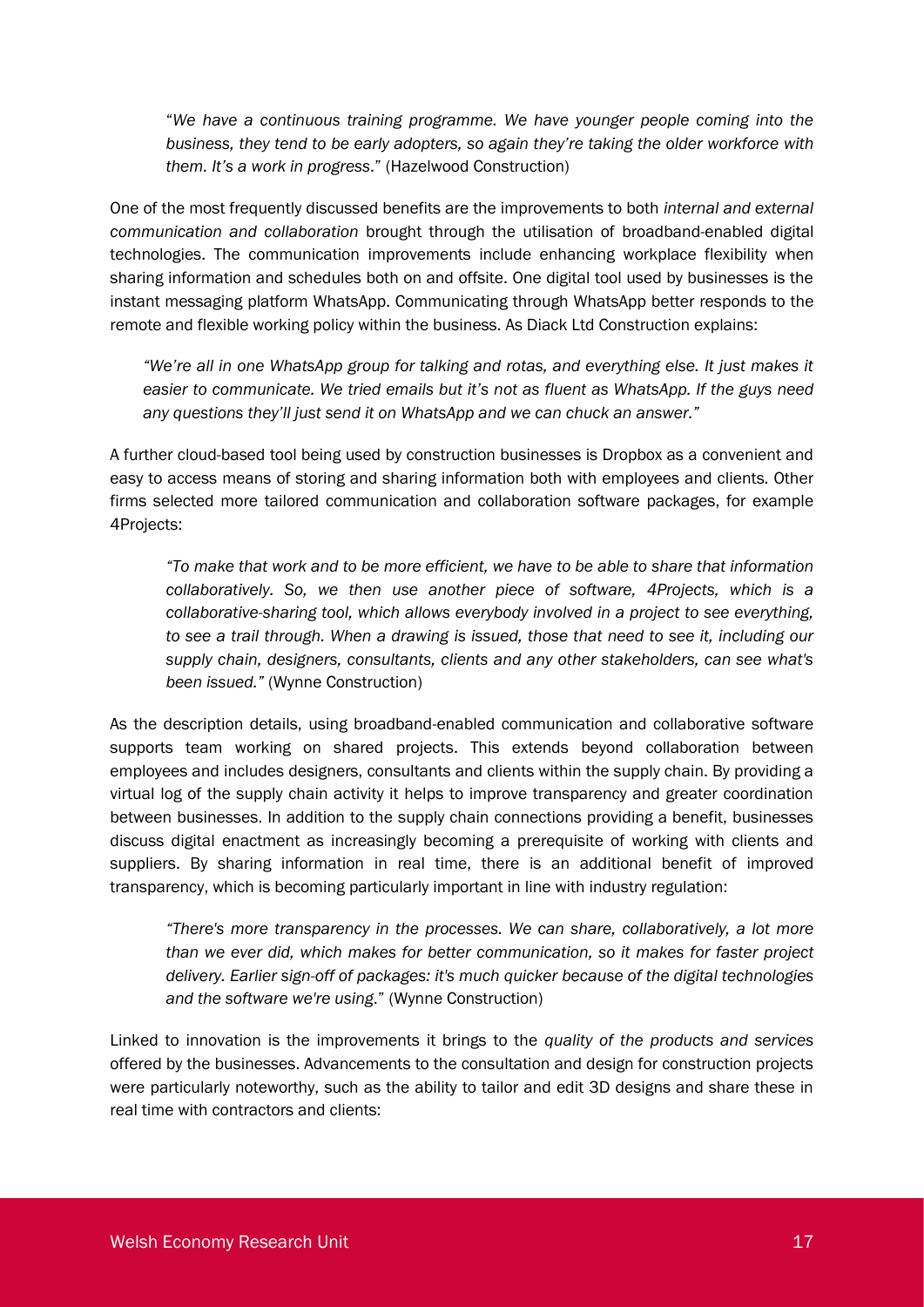"*But the quality spike is the 3D bit. You've gone from 2D plan drawings printed out from a piece of paper, to a 2D screenshot of working on some things, and now with 3D which is more detailed at the early stage of a job, so the quality should be better*." (Hurley Construction)

The incremental adoption of digital innovations also brings *efficiency related benefits* for businesses. Processes that previously had to be undertaken manually were time-consuming and often repetitive. These processes can be automated reducing the time and resources needed to fulfil the same task. However, the digitalisation of routine tasks also relies on access to reliable bandwidth, especially when transferring large files such as 3D drawings. As such, the requirements of the industry mean that faster and more reliable Internet is increasingly becoming a necessity:

"*One of the problems we had when we had slow Internet, we would send a file out and it would bomb out the whole company because we're sending drawing files that used to be, say, a couple of megabytes and now they're probably 500 MB, 600 MB because they're 3D."* (Hurley Construction)

Overall, the interview data supports and adds to, and extends, the previous studies undertaken on the construction industry's use of digital technologies. While more radical advancements are important for the industry, many Welsh SMEs are benefiting from the more incremental and everyday advancements that support streamlined, transparent and collaborative working environment. However, even these developments need to be implemented in accordance with industry specific restrictions, such as the differences in the ICT and digital skills among the workforce; resource and capital restrictions; and differing digital maturity in the construction supply chain. Developments should therefore be tailored to meet the needs and scope of the business, with greater emphasis on flexible training and co-learning opportunities.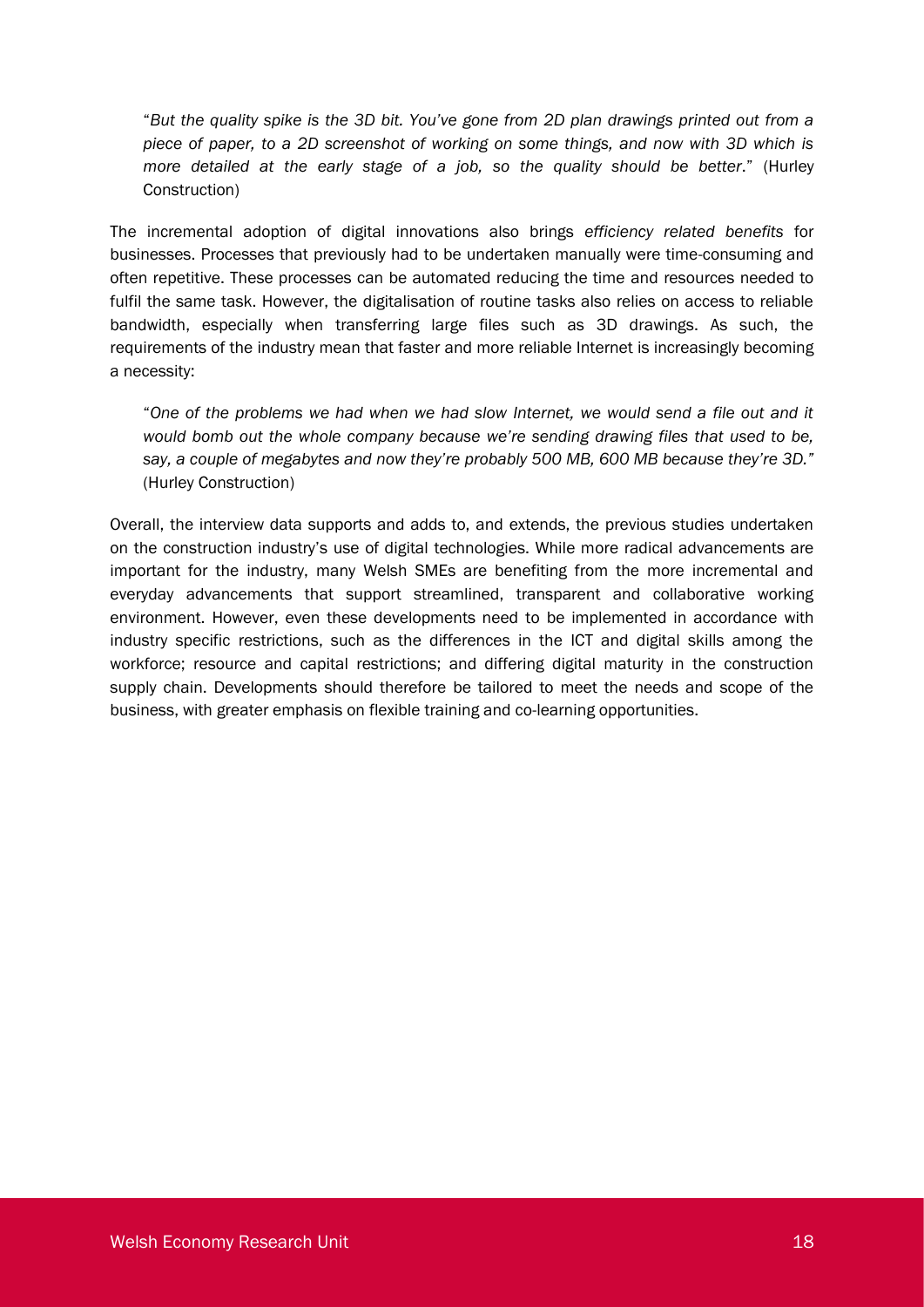# 5.Breaking down the digital challenges and opportunities for Wales' construction industry

As mentioned throughout this report, construction represents a diverse range of business activities. The sector comprises a number of broad areas, with large scale heavy construction (civil and industrial work; large scale housing) running alongside a large number of highly specialised businesses (McKinsey Global, 2017). With these variations, there are also differences in terms of their outputs. For example, the industrial infrastructure attains high levels of productivity (124 percent of the industry total), followed by civil construction (119 percent of total) and large-scale building contractors (104 percent of total) (McKinsey Global, 2017). In contrast, trades subcontractors receive significantly less outputs with productivity falling 20 percent below the industry average, despite accounting for a large proportion of the small real estate and refurbishment projects (McKinsey Global, 2017). The differences across the areas also means that the enablers and barriers when adopting broadband enabled digital technologies will be different. As such this section of the report breaks down the construction industry into three core components (infrastructure; housing; and commercial), applying the findings from the above sections and offering potential recommendations for SMEs and workers falling within each category.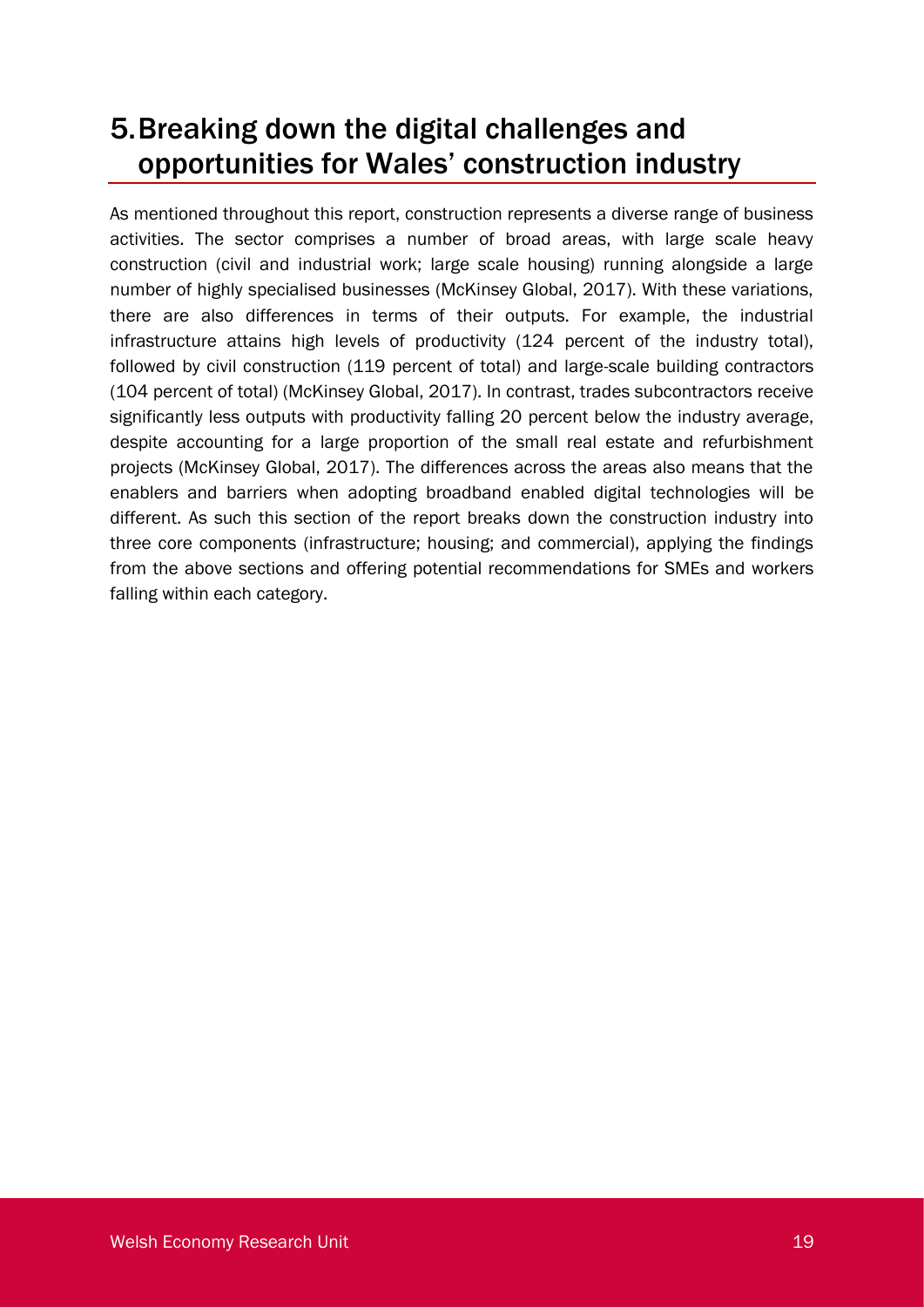#### 5.1. Infrastructure/Civil

The infrastructure and civil engineering category encompasses the construction of the natural and physical environment, covering the construction of roads, railways and buildings. These have traditionally been labour and capital intensive (PwC, 2019). However, the large-scale and resource intensive nature of these projects also means that it is likely to be impacted greater by both the technological opportunities and external challenges. For example, external shocks have impacted the forecasted trajectory, with growth predictions declining as large-scale infrastructure projects have been abandoned in recent years (CITB, 2019). The infrastructure and civil sector comprise many large businesses that are likely to have adopted many of the incremental digital technologies noted in this report. Supply chain businesses, however, may still face the challenge of adopting such technologies. In such cases there may be opportunities to diffuse incremental technologies across the supply chain. In relation to more radical technology solutions the opportunities may require more industry and public support to develop technology solutions appropriate for the sector. Here, despite the declining forecasts, such technologies provide a number of opportunities - such as the introduction of AR, autonomous vehicles, 3D printing, drones and IoT (PwC, 2019). There is a potential for these tools to be deployed at scale, offering opportunities for productivity and quality benefits. Such challenges will likely require support from industry bodies to encourage development and dissemination of such technologies, and support to ensure that the skills base is available for businesses.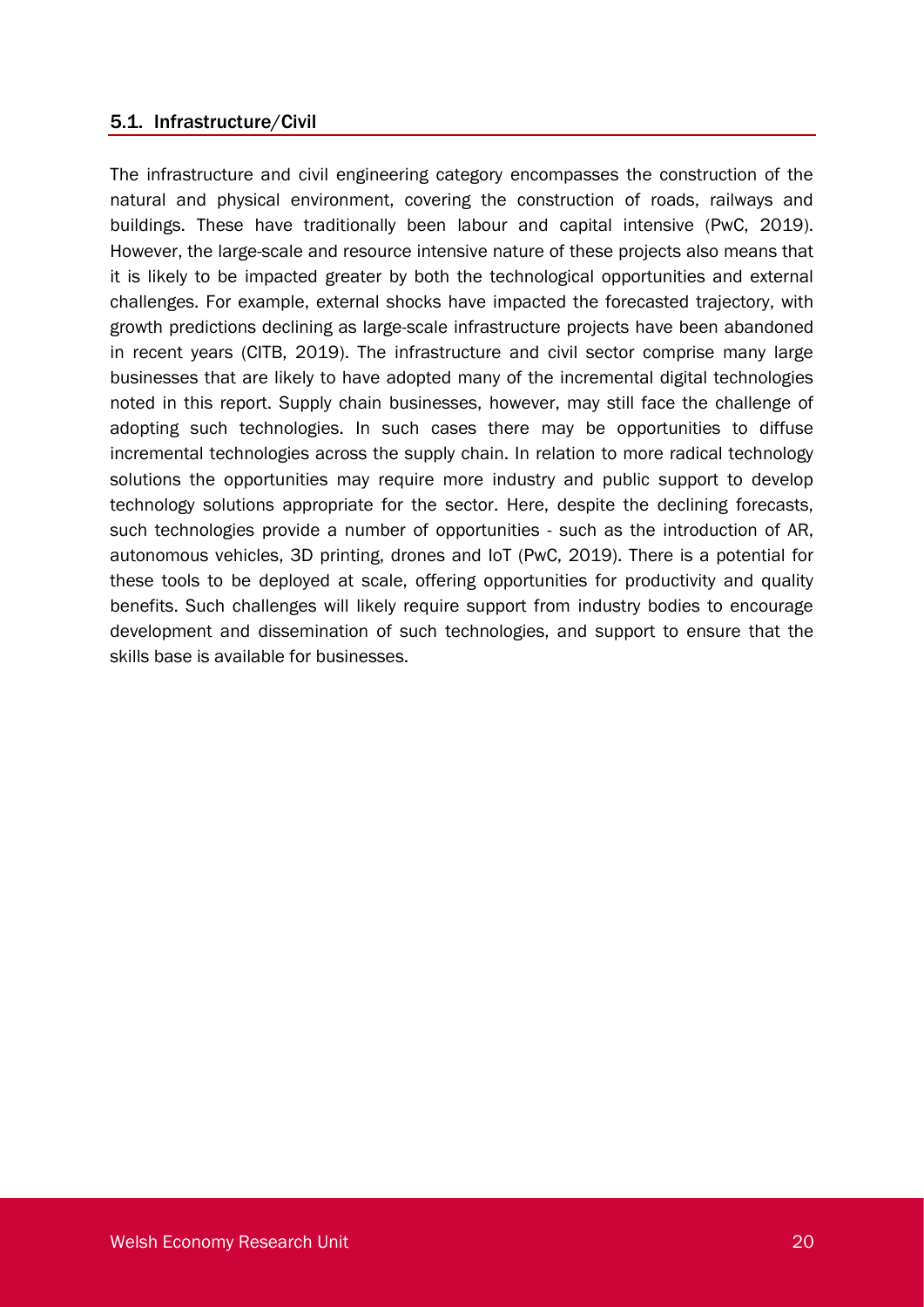#### 5.2. Housing

The second key area of construction is housing. In Wales, there is a heightened focus on providing sustainable and cheap housing, driving forecasted growth in this area over the coming years (CITB, 2019a). This growth runs alongside heightened industrial regulation, where greater transparency from digital advancements can be maximised. Digital technologies may support the storage and sharing of safety and regulatory checks, saving time and resources while supporting adherence to legislation and safety requirements. Additionally, some of the more resource and capital intensive digital tools may allow for improvements alongside the business model. BIM for example is becoming a mandated requirement when constructing new houses (Burgess et al. 2018). It is claimed that its integration will bring reduced costs, greater accuracy and fewer defects in new homes (Burgess et al. 2018). However, a number of challenges remain. Adoption of BIM for house building companies involves a large investment in time and resources and there remains a skills shortage across the industry (Burgess et al, 2018). Responding to these challenges there continues to be a need to raise awareness of the potential benefits coming from digital technologies and provide ongoing training and support for their adoption. These challenges will need to respond to the different types of supply chain businesses that are present in the sector, where needs (radical or incremental) are likely to vary.

#### 5.3. Non-housing, commercial and specialised

Specialised construction includes the activities that support the construction of parts of buildings and civil engineering works. This might include demolition of a site; electrical, plumbing and other installation activities; plastering; painting or roofing activities. These are often referred to as allied construction activities, referring to their role in the preparation for construction. Applying UK proportions for construction sector industrial breakdown to Wales data (Department for Business, Energy and Industrial Strategy, 2018) suggests that there are around 22,000 such businesses in Wales, the vast majority being micro businesses. The resource and knowledge intensive digital technologies may resultantly be less suitable for this area of construction. Instead, incremental benefits are fundamental. This includes improving collaboration and communication both internally and along the supply chain. Here the DMS findings show that the construction sector in Wales is at the lower end of the digital maturity scale. This suggests that there are opportunities to be gained to support the upgrading of the sector through targeted support for digital skills and adoption of technologies.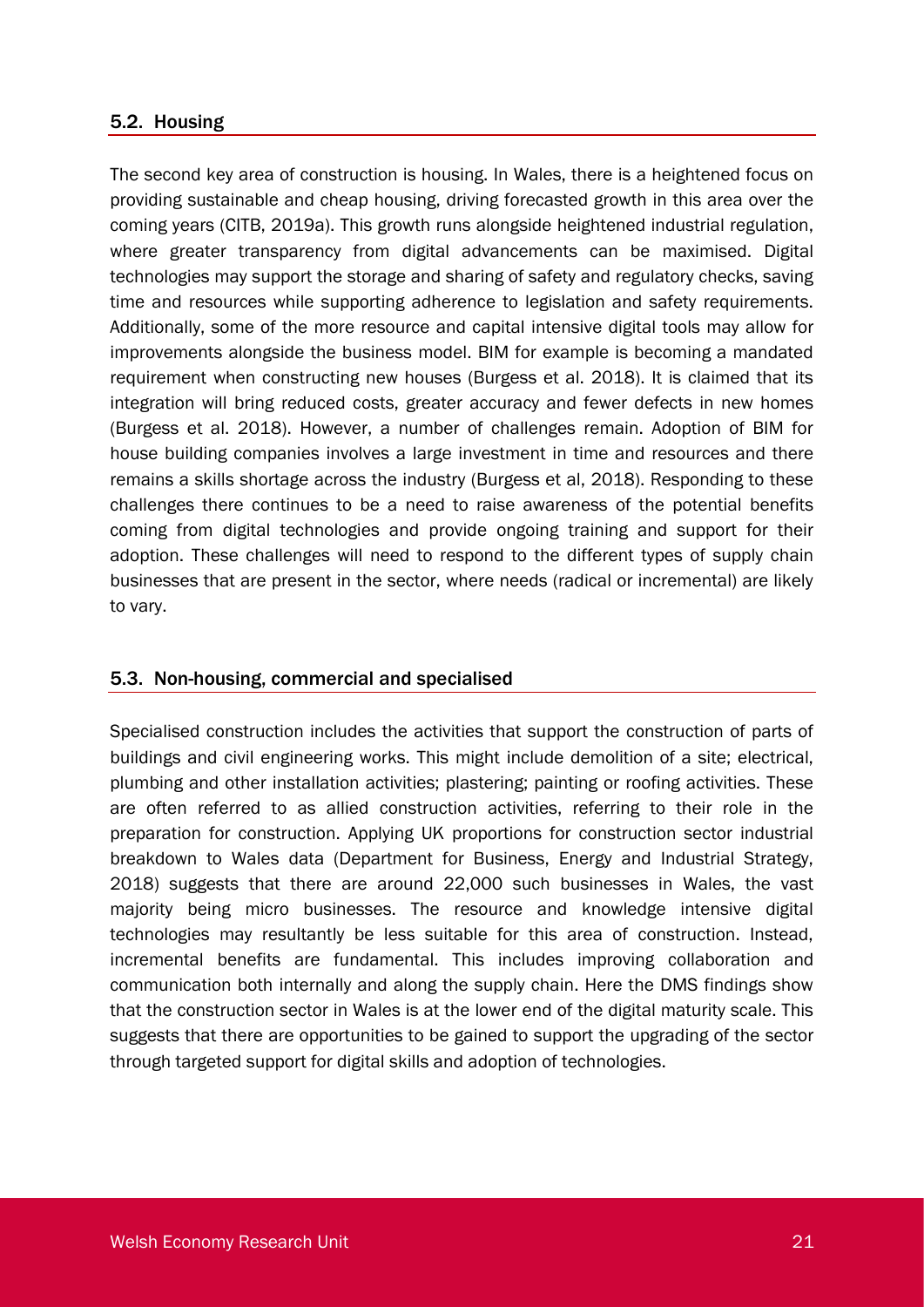# 6.Conclusion and Policy Implications:

The results of this Horizon Scanning report point to the growing recognition by industry and policy that strengthening the digital capacities and innovation of the construction sector is an important priority, in relation to the social, economic and political challenges it faces.

While there is growing awareness and investment in supporting the digital capacities and innovation of the construction industry there remains a number of difficult hurdles for construction SMEs in Wales, including the skill set of the workforce, culture of resistance and diminishing resources. Indeed the construction industry remains one of the least digitally mature industries – supported by both existing research and WERU's ongoing interview and survey data.

A range of existing and emerging digital technologies are highlighted in the report, as being applicable to the construction sector in Wales. This includes incremental adoption of broadband-enabled digital technologies is likely to be the most fruitful for SMEs given the remaining barriers, as well as more radical tools (such as BIM), particularly relevant to larger firms.

The policy implications of the findings suggest than no single approach can be adopted for this sector. Rather, digital support for the sector will need to respond to the composition of the sector and the strong industry stakeholder grouping. In this respect there is an opportunity for policy to target existing supports more closely on the SME elements of the sector to raise its digital maturity (for example, Superfast Business Wales), and wider awareness raising. This is an area where adoption of such technologies has the potential for greater efficiency, new ways of communicating with partners, and managing business processes.

For larger construction businesses the opportunity is to work with industry trade bodies to devise targeted support to address wider challenges such as improving digital skills deficits, as well as the development and diffusion of advanced digital technologies (this may also be a role for UK government). In light of the supply chain structure of the construction sector there may be an opportunity to encourage and support greater colearning, including in house training and sharing of skills. This may require partnership and support with sectoral bodies and large construction firms.

Finally, the challenges and opportunities associated with digital technology adoption in the sector are predicated on the availability of high-speed broadband (fixed and mobile) infrastructure. This is an area where the Welsh Government and commercial partners have supported the roll out of technologies. Continuing to ensure that Wales does not fall behind other parts of the UK with respect to such infrastructure will be important, as will keeping at the forefront of new network infrastructure opportunities such as IoT.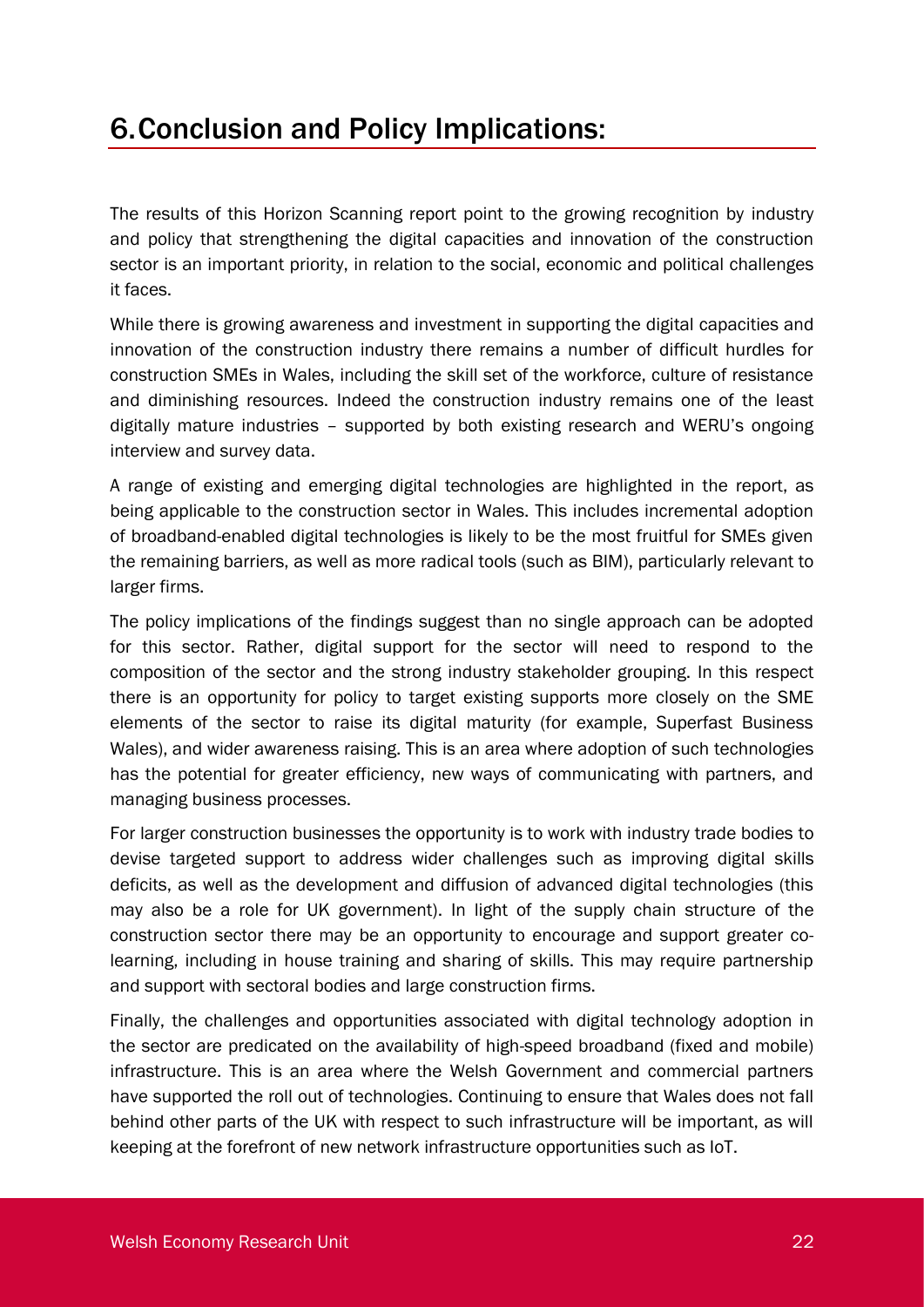# 7.References

Burgess et al. 2018. BIM in the UK house building industry: opportunities and barriers to adoption. Cambridge Centre for Housing and Planning Research [online]. Available at: [https://www.cdbb.cam.ac.uk/system/files/documents/BIMandUKHouseBuildingFinalRe](https://www.cdbb.cam.ac.uk/system/files/documents/BIMandUKHouseBuildingFinalReportforCDBB.pdf) [portforCDBB.pdf](https://www.cdbb.cam.ac.uk/system/files/documents/BIMandUKHouseBuildingFinalReportforCDBB.pdf) [Accessed: 15 August 2019].

Camacho et al. 2017. Applications of Additive Manufacturing in the Construction Industry – A Prospective Review. 34th International Symposium on Automation and Robotics in Construction. Available at:

[https://pdfs.semanticscholar.org/a931/76652b665f71cb9c9c3909b672ac1f75aff6.pd](https://pdfs.semanticscholar.org/a931/76652b665f71cb9c9c3909b672ac1f75aff6.pdf) [f](https://pdfs.semanticscholar.org/a931/76652b665f71cb9c9c3909b672ac1f75aff6.pdf) [Accessed: 3 September 2019].

Constructing Excellence, 2019. The latest in constructing excellence in Wales. Available at: [https://www.cewales.org.uk](https://www.cewales.org.uk/) [Accessed: 1 September 2019].

CITB, 2017. Industry Insights: Construction Skills Network Forecasts 2017-2021. CITB [Online]. Available at: https://www.citb.co.uk/documents/research/csn%202017- 2021/csn-national-2017.pdf [Accessed: 1 July 2019]

CITB, 2018a. CITB Research: Unlocking construction's digital future: a skills plan for industry. CITB [Online]. Available at: [https://www.citb.co.uk/about-citb/construction](https://www.citb.co.uk/about-citb/construction-industry-research-reports/search-our-construction-industry-research-reports/innovation-technology/unlocking-constructions-digital-future/)[industry-research-reports/search-our-construction-industry-research-reports/innovation](https://www.citb.co.uk/about-citb/construction-industry-research-reports/search-our-construction-industry-research-reports/innovation-technology/unlocking-constructions-digital-future/)[technology/unlocking-constructions-digital-future/](https://www.citb.co.uk/about-citb/construction-industry-research-reports/search-our-construction-industry-research-reports/innovation-technology/unlocking-constructions-digital-future/) [Accessed: 01 May 2019].

CITB, 2018b. CITB Research: The construction skills network in Wales. CITB Wales [Online]. Available at: [https://www.citb.co.uk/documents/research/csn-reports-2019-](https://www.citb.co.uk/documents/research/csn-reports-2019-2023/construction%20skills%20network%20report%20for%20wales%202019%20-2023.pdf) [2023/construction%20skills%20network%20report%20for%20wales%202019%20-](https://www.citb.co.uk/documents/research/csn-reports-2019-2023/construction%20skills%20network%20report%20for%20wales%202019%20-2023.pdf) [2023.pdf](https://www.citb.co.uk/documents/research/csn-reports-2019-2023/construction%20skills%20network%20report%20for%20wales%202019%20-2023.pdf) [Accessed 2 August 2019].

CITB, 2019a. Construction Skills Network Wales 2019-2023. CITB Wales [online]. Available at: [https://www.citb.co.uk/documents/research/csn-reports-2019-](https://www.citb.co.uk/documents/research/csn-reports-2019-2023/construction%20skills%20network%20report%20for%20wales%202019%20-2023.pdf) [2023/construction%20skills%20network%20report%20for%20wales%202019%20-](https://www.citb.co.uk/documents/research/csn-reports-2019-2023/construction%20skills%20network%20report%20for%20wales%202019%20-2023.pdf) [2023.pdf](https://www.citb.co.uk/documents/research/csn-reports-2019-2023/construction%20skills%20network%20report%20for%20wales%202019%20-2023.pdf) [Accessed: 1 September 2019]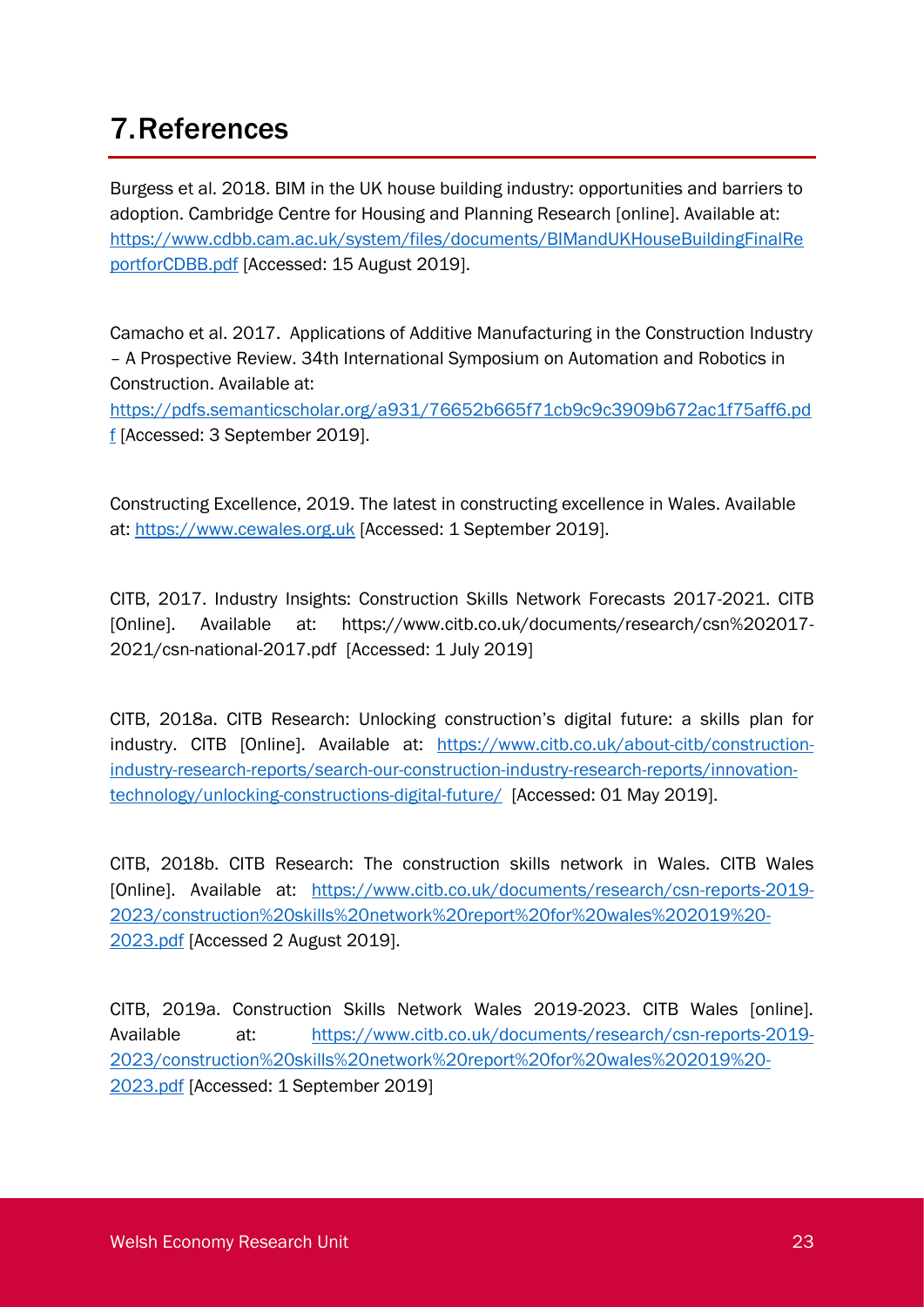CITB, 2019b. National Plan, Wales 2019-2021. Construction Industry Training Board [online]. Available at: [https://www.citb.co.uk/documents/businessplan/wales-nation](https://www.citb.co.uk/documents/businessplan/wales-nation-plan-englishlg-2019-2021.pdf)[plan-englishlg-2019-2021.pdf](https://www.citb.co.uk/documents/businessplan/wales-nation-plan-englishlg-2019-2021.pdf) [Accessed: 2 July 2019]

CITB, 2019c. Building after Brexit: An action plan for industry. Construction Industry Training Board [online]. Available at: [https://www.citb.co.uk/about-citb/what-we](https://www.citb.co.uk/about-citb/what-we-do/mission-and-plans/)[do/mission-and-plans/](https://www.citb.co.uk/about-citb/what-we-do/mission-and-plans/) [Accessed: 2 July 2019]

Welsh Government, 2017. Construction Sector. Welsh Government [online]. Available at: <https://gov.wales/business-economy-innovation> [Accessed: 1 May 2019].

Construction Leadership Council, 2018. Smart construction: a guide for housing clients. Construction Leadership Council [online]. Available at: [http://www.constructionleadershipcouncil.co.uk/wp](http://www.constructionleadershipcouncil.co.uk/wp-content/uploads/2018/10/181010-CLC-Smart-Construction-Guide.pdf)[content/uploads/2018/10/181010-CLC-Smart-Construction-Guide.pdf](http://www.constructionleadershipcouncil.co.uk/wp-content/uploads/2018/10/181010-CLC-Smart-Construction-Guide.pdf) [Accessed 2 May 2019].

Davidson, J., Fowler, J., Pantazis, C., Sannino, M., Walker, J., Sheikhkhoshkar, M. and Rahimian, F.P., 2019. Integration of VR with BIM to facilitate real-time creation of bill of quantities during the design phase: a proof of concept study. *Frontiers of Engineering Management*, pp.1-8.

Department for Business, Energy and Industrial Strategy, 2018. Business Population Estimates for the UK and regions [online]. Available at <https://www.gov.uk/government/statistics/business-population-estimates-2018> [Accessed 10 September 2019].

Farmer, M. 2016. The Farmer Review of the UK Construction Labour Model. Construction Leadership Council [online]. Available at: [http://www.constructionleadershipcouncil.co.uk/wp-content/uploads/2016/10/Farmer-](http://www.constructionleadershipcouncil.co.uk/wp-content/uploads/2016/10/Farmer-Review.pdf)[Review.pdf](http://www.constructionleadershipcouncil.co.uk/wp-content/uploads/2016/10/Farmer-Review.pdf) [Accessed: 07 June 2019].

Go Construct, 2019. Inspiring Construction. Go Construct [online]. Available at: <https://www.goconstruct.org/inspire/inspiring-construction/> [Accessed: 2 July 2019].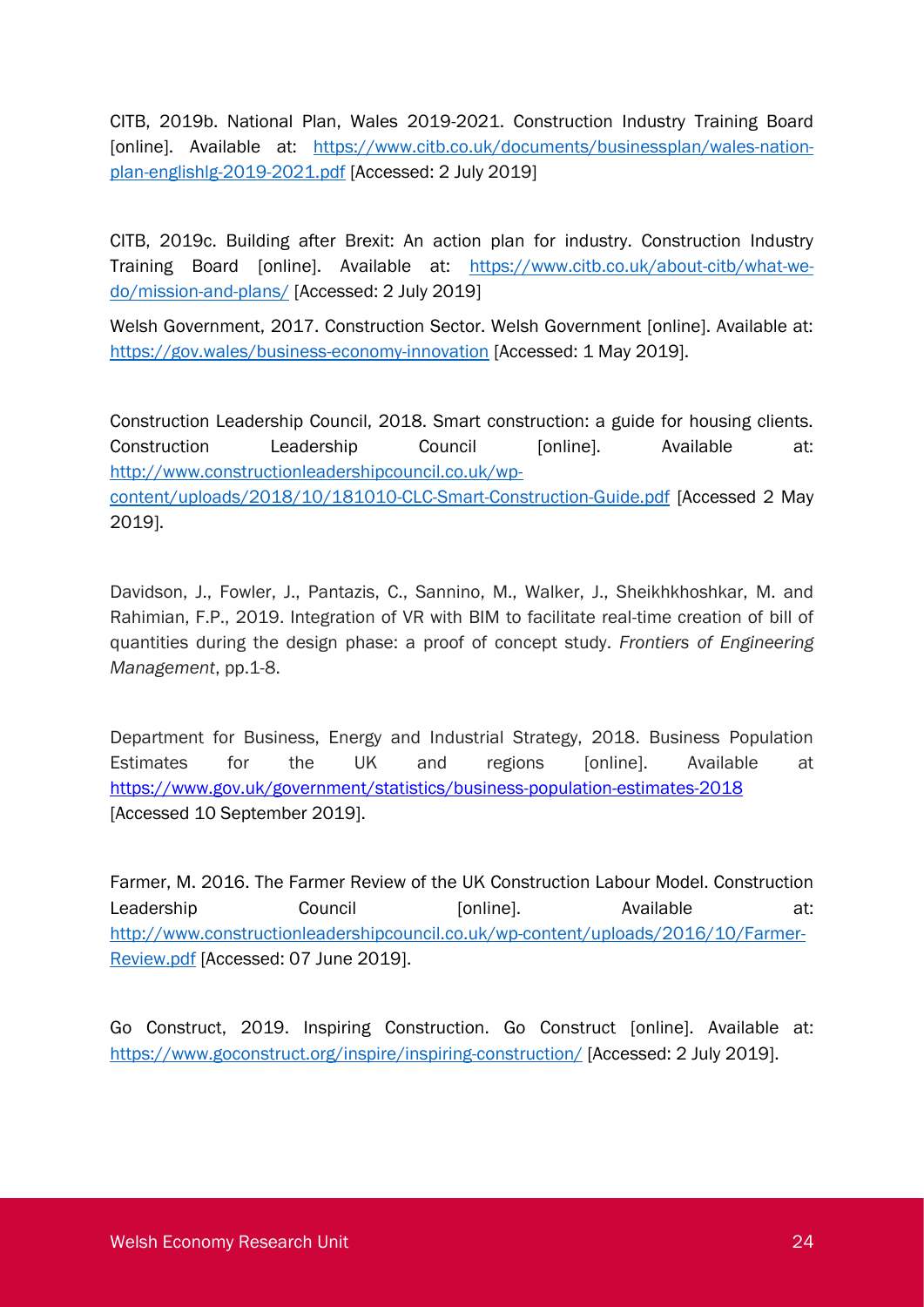HM Government. 2013. Construction 2025. HM Government [online]. Available at: https://www.gov.uk/government/publications/construction-2025-strategy [Accessed: 04 June 2019]

HM Government, 2018. Industrial Strategy: Construction Sector Deal. HM Government [online]. The act is a contract to a contract a contract at: a contract at: a contract at: a contract at: [https://assets.publishing.service.gov.uk/government/uploads/system/uploads/attachm](https://assets.publishing.service.gov.uk/government/uploads/system/uploads/attachment_data/file/731871/construction-sector-deal-print-single.pdf) [ent\\_data/file/731871/construction-sector-deal-print-single.pdf](https://assets.publishing.service.gov.uk/government/uploads/system/uploads/attachment_data/file/731871/construction-sector-deal-print-single.pdf) [Accessed 04 May 2019]

McGraw Hill Construction, 2011. Prefabrication and Modularisation: Increasing productivity in the construction industry. National Institute of Standards and Technology. Available at: the contract of the contract of the contract of the contract of the contract of the contract of the contract of the contract of the contract of the contract of the contract of the contract of the contract of

[https://www.nist.gov/sites/default/files/documents/el/economics/Prefabrication-](https://www.nist.gov/sites/default/files/documents/el/economics/Prefabrication-Modularization-in-the-Construction-Industry-SMR-2011R.pdf)[Modularization-in-the-Construction-Industry-SMR-2011R.pdf](https://www.nist.gov/sites/default/files/documents/el/economics/Prefabrication-Modularization-in-the-Construction-Industry-SMR-2011R.pdf) [Accessed: 19 August 2019]

McKinsey Global Institute, 2017. Reinventing construction: a route to higher productivity. McKinsey & Company [online]. Available at: [https://www.mckinsey.com/~/media/McKinsey/Industries/Capital%20Projects%20and%](https://www.mckinsey.com/~/media/McKinsey/Industries/Capital%20Projects%20and%20Infrastructure/Our%20Insights/Reinventing%20construction%20through%20a%20productivity%20revolution/MGI-Reinventing-Construction-Executive-summary.ashx) [20Infrastructure/Our%20Insights/Reinventing%20construction%20through%20a%20pro](https://www.mckinsey.com/~/media/McKinsey/Industries/Capital%20Projects%20and%20Infrastructure/Our%20Insights/Reinventing%20construction%20through%20a%20productivity%20revolution/MGI-Reinventing-Construction-Executive-summary.ashx) [ductivity%20revolution/MGI-Reinventing-Construction-Executive-summary.ashx](https://www.mckinsey.com/~/media/McKinsey/Industries/Capital%20Projects%20and%20Infrastructure/Our%20Insights/Reinventing%20construction%20through%20a%20productivity%20revolution/MGI-Reinventing-Construction-Executive-summary.ashx) [Accessed: 1 July 2019].

Modular Building Institute, 2019. What is modular construction? Modular Building Institute at: [online]. Available at: [https://www.modular.org/HtmlPage.aspx?name=why\\_modular](https://www.modular.org/HtmlPage.aspx?name=why_modular) [Accessed: 3 September 2019].

Moreno-Vozmediano, R. et al. 2013. Key challenges in cloud computing: enabling the future Internet of Services. *IEEE Internet Computing*, *17*(4), pp.18-25.

NBS. 2019. Construction technology report 2019. NBS [Online]. Available at: <https://www.thenbs.com/knowledge/nbs-construction-technology-report-2019> [Accessed: 01 May 2019]

Oesterreich, T.D. and Teuteberg, F. 2016. Understanding the implications of digitisation and automation in the context of Industry 4.0: A triangulation approach and elements of a research agenda for the construction industry. *Computers in Industry* 83, pp.121-139.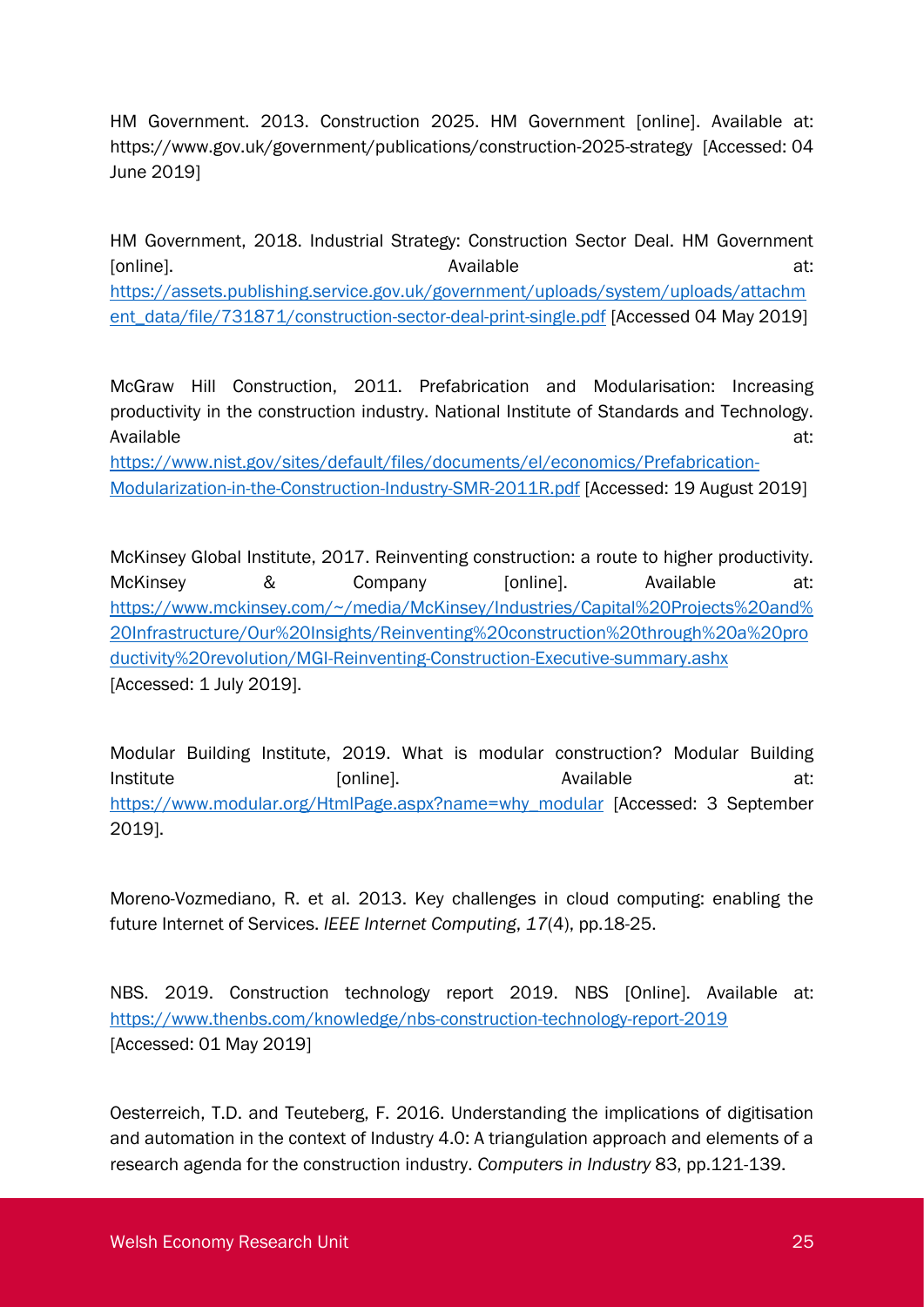ONS. 2018. Input–output supply and use tables: summary tables. ONS [online]. Available at:

[https://www.ons.gov.uk/economy/nationalaccounts/supplyandusetables/datasets/input](https://www.ons.gov.uk/economy/nationalaccounts/supplyandusetables/datasets/inputoutputsupplyandusetablessummarytables) [outputsupplyandusetablessummarytables](https://www.ons.gov.uk/economy/nationalaccounts/supplyandusetables/datasets/inputoutputsupplyandusetablessummarytables) [Accessed: 01 September 2019]

Peansupap, V. and Walker, D. 2005. Exploratory factors influencing information and communication technology diffusion and adoption within Australian construction organizations: a micro analysis. *Construction Innovation* 5(3), pp.135-157.

PwC, 2019. Six technologies that are transforming infrastructure. PwC [online]. Available at: [https://www.pwc.com/gx/en/industries/capital-projects](https://www.pwc.com/gx/en/industries/capital-projects-infrastructure/publications/six-technologies-that-are-transforming-infrastructure.html)[infrastructure/publications/six-technologies-that-are-transforming-infrastructure.html](https://www.pwc.com/gx/en/industries/capital-projects-infrastructure/publications/six-technologies-that-are-transforming-infrastructure.html) [Accessed: 2 August 2019].

UKRI. 2019. Transforming Construction. UK Research and Innovation [online]. Available at: [https://www.ukri.org/innovation/industrial-strategy-challenge-fund/transforming](https://www.ukri.org/innovation/industrial-strategy-challenge-fund/transforming-construction/)[construction/](https://www.ukri.org/innovation/industrial-strategy-challenge-fund/transforming-construction/) [Accessed: 10 May 2019].

Wang, P. et al. 2018. A critical review of the use of virtual reality in construction engineering education and training. International journal of environmental research and public health, 15(6), p.1204.

Welsh Government, 2018. National Statistics: Business population estimates 2018. Welsh Government [online]. Available at: <https://www.gov.uk/government/statistics/business-population-estimates-2018> [Accessed: 01/09/2019]

Welsh Government, 2019a. Index of Production and Index of Construction for Wales: 2018 Quarter 3. Statistical First Release. Welsh Government [online]. Available at: [https://gov.wales/sites/default/files/statistics-and-research/2019-01/index-of](https://gov.wales/sites/default/files/statistics-and-research/2019-01/index-of-production-and-index-of-construction-july-to-september-2018.pdf)[production-and-index-of-construction-july-to-september-2018.pdf](https://gov.wales/sites/default/files/statistics-and-research/2019-01/index-of-production-and-index-of-construction-july-to-september-2018.pdf) [Accessed: 01/09/2019]